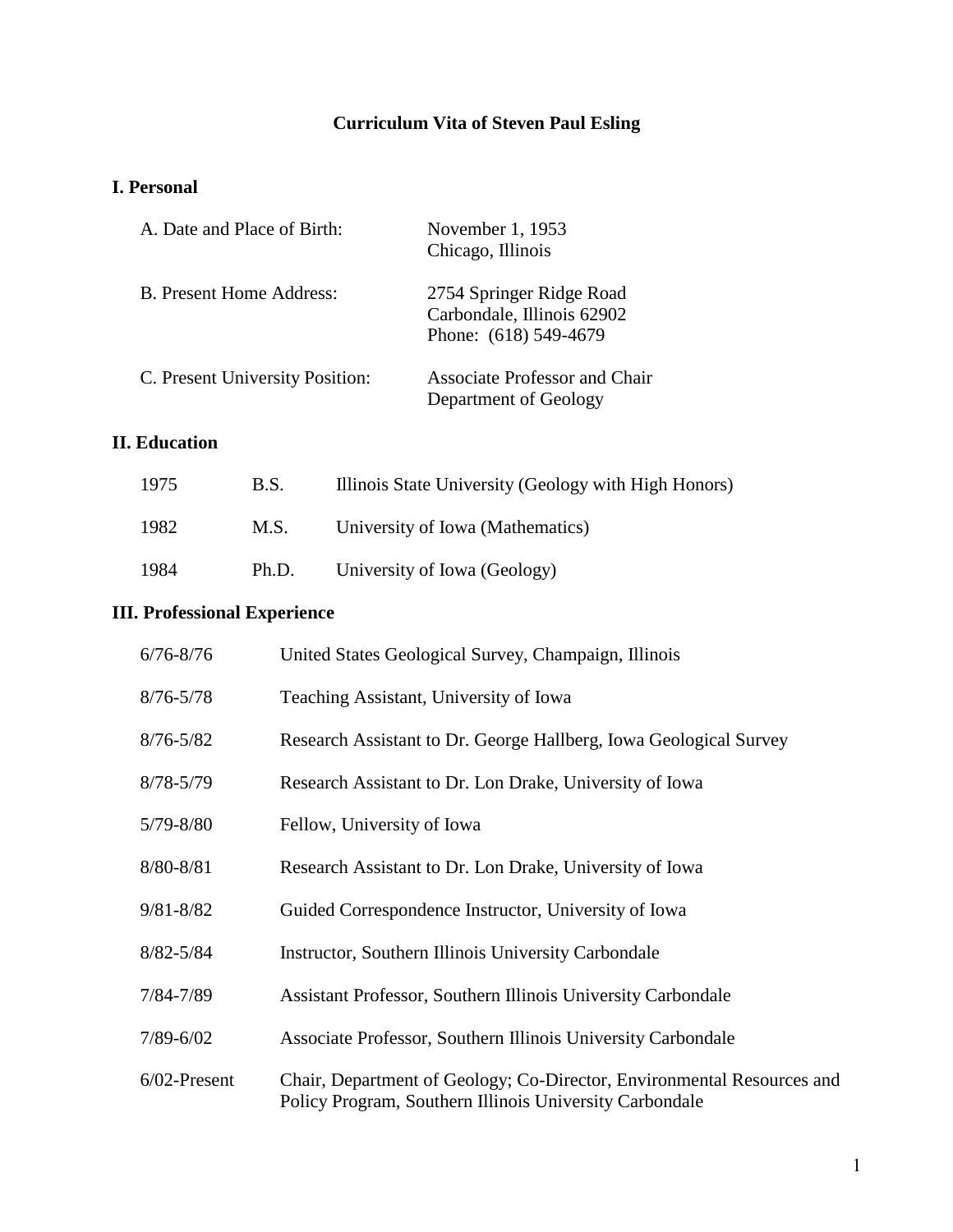#### **IV. Teaching Experience**

A. Teaching Interests and Specialties:

Introductory Hydrogeology Groundwater Modeling Contaminant Transport Glacial and Quaternary Geology Quantitative Methods in Geology (Geostatistics) Environmental Geology Earth Science (GEA 110) Science for Primary Teachers (SCI 504) Science for Elementary School Teachers (SCI 503A, 503B)

B. Teaching and Training Grants:

Mini-Sabbatical to Aid Instruction, Southern Illinois University at Carbondale, to attend a field course in Hydrology and Water Resource Evaluation at Ohio University, Athens, Ohio, June and July, 1985.

D. Current Graduate Faculty Status: Direct Dissertation

E. Number of Masters and Ph.D. Committees: 105

F. Names of students who have completed Master's Theses under my direction:

| <b>Sally Averil</b>       | <b>Richard Graham</b> | <b>Barbara Graves</b>   |
|---------------------------|-----------------------|-------------------------|
| W. Brian Hughes           | Elizabeth Henderson   | Catherine Pauvlik       |
| <b>Thomas Van Biersel</b> | <b>Mark Stafford</b>  | Kenneth Black           |
| Benjamin Hayes            | Lynne Oliver          | Thomas Leonard          |
| Mary Lannon               | Anna Maxwell Dennis   | Jeffrey Brammer         |
| <b>Matthew Riggs</b>      | Pamela Aubuchon       | Nancy Rorick            |
| James Durbin              | Stephen Varsa         | <b>Timothy McDonald</b> |
| <b>Claire Trent</b>       | Merryn Fielding       | Christopher Hemingway   |
| <b>Andrew Limmer</b>      | Erin Ryan             | Eric Chatterson         |
| Angela Strong             | <b>Todd Lannert</b>   | Dave LaBrecque          |
| Sue Miller                | John Keller           | Ken Miller              |
| Cynthia Johnston          | Melissa McGuire       | <b>Brian Scheidt</b>    |
| Dipanjan Ghosh            | Greg Shofner          | Kristen Krug            |
| Darren Ficklin            | Rashmi Mantha         | Douglas Kolb            |

G. Names of students who have completed Doctoral Dissertations under my direction:

John Keller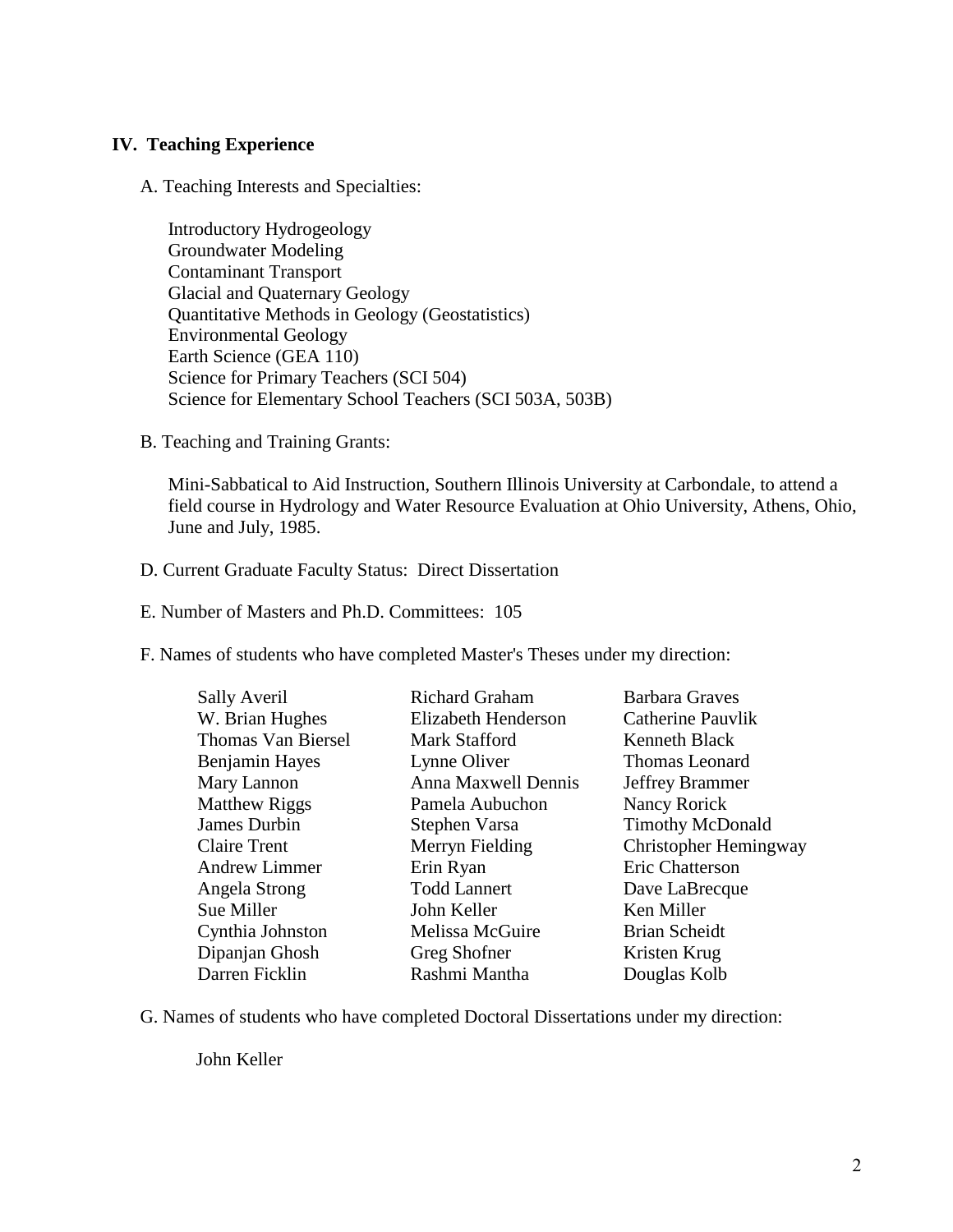#### **V. University Service**

A. Department Committees:

Scholarship Committee (1982-1983, 1985-1998) Graduate Admissions and Assistantship Committee (1982-1985, Chair, 1983-1984, 2000- 2003) Graduate Brochure Committee (1983-1987, Chair, 1985-1988) Computer Committee (1987-1988, Chair, 1988-2002) Search Committee for Open Geomorphology Position (1990) Search Committee for Open Process Geomorphology Position, Chair (1991) Search Committee for Open Geomorphology Position (1996) Ad Hoc Committee on Undergraduate Teaching Equipment (1989, 1992) Curriculum Committee (1991-2002) Preliminary Counseling Conference Committee (1991-2002) Geology Club Advisor (1992-2002) Search Committee for Open Paleobiologist Position (1998) Search Committee for Open Structural Geologist Position, Chair (2000-2002) Undergraduate Advisor (2003) The Chair of Geology is an ex-officio member of all committees in the Department

B. College and University Committees:

Library Affairs Advisory Committee (1984-1987, Chair, 1985-1987) Illinois Mining and Mineral Resources Research Institute Fellowship and Scholarship Committee (1986-1988) Committee for the Special Analytical Study on Equipment for Undergraduate Instruction (1989-1990) Committee to Establish the Illinois Groundwater Consortium Research Direction (1990) Department of Mining Engineering Internal Review Committee (1990-1991) College of Science Outstanding Researcher Committee (1991-1992) Mathematics, Engineering, and Physical Sciences Special Research Committee (1993-1995) Doctoral Fellowship Panel (1994-1999) Committee to Evaluate Thesis and Dissertation Guidelines (1994-1996) Faculty Senate (1998-2000) Department of Geography Internal Review Committee (1999) Department of Mining Engineering Internal Review Committee (2000-2001) Outstanding Dissertation Award Committee (2001-2003) Graduate Council (2004-2007) Parking Committee (2006) Department of Radio Television Internal Review Team (2007) Center for Health Law and Policy Internal Review Team (2007) Negotiating Team; Graduate Assistant Contract (2007) Negotiating Team; NTT Faculty Contract (2008) Sexual Harassment Policy Committee (2008) College of Science Budget Committee (2001-2008) Negotiating Team; NTT Faculty Contract (2010-2011)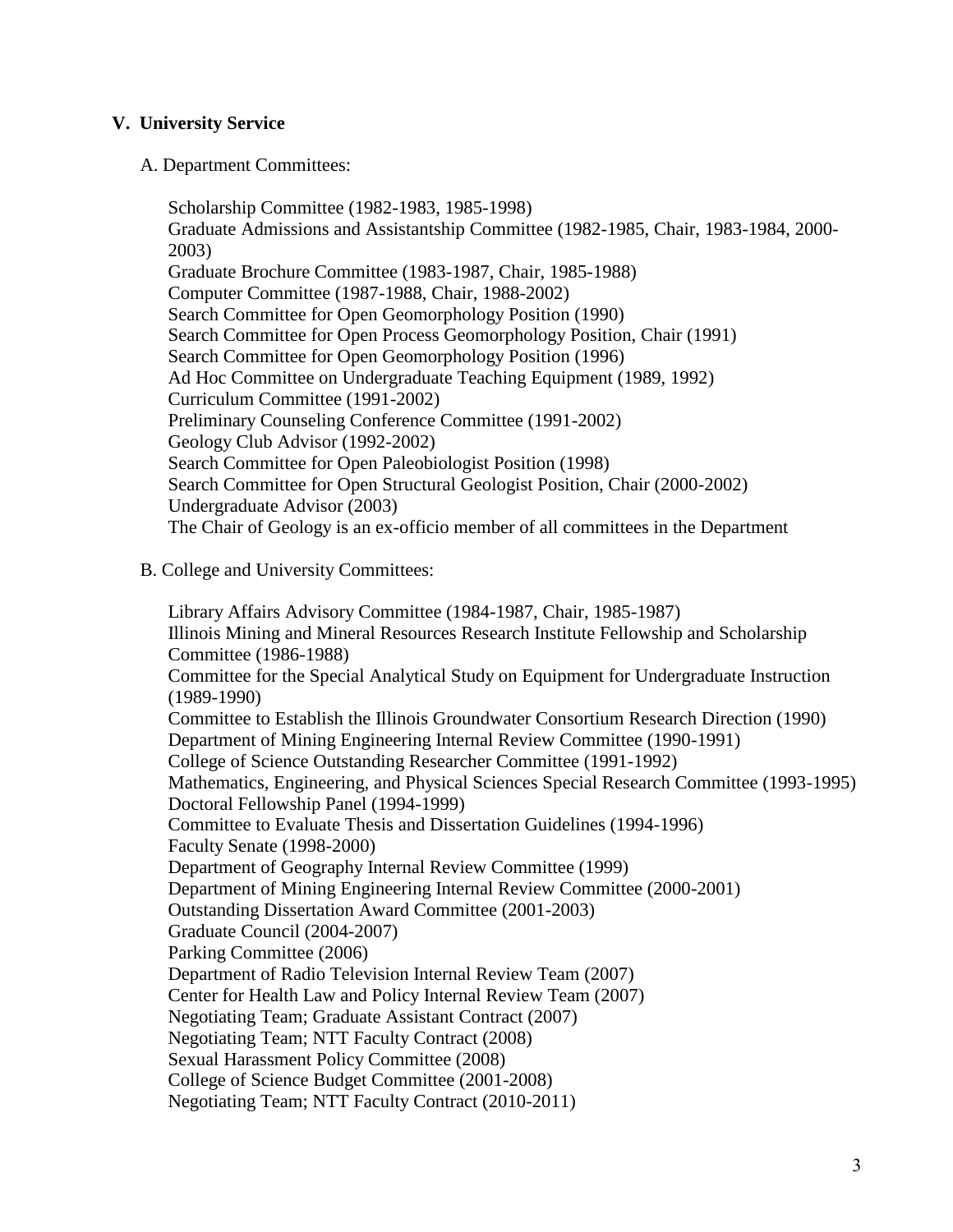Negotiating Team; Faculty Contract (2010-2011)

#### **VI. Professional Service**

A. Membership in Professional Associations:

American Geophysical Union Geological Society of America Illinois Groundwater Association Midwest Friends of the Pleistocene National Association of Groundwater Scientists and Engineers The Society of Sigma Xi

C. Consultantships:

Consulted the St. Clair County Board on groundwater issues related to quarry expansion (2010)

Consulted Exxon Mobil Corporation on groundwater contamination issues (2005)

Consulted Thompson Coburn LLP on geologic factors impacting groundwater contamination from wells in Illinois (2005)

Consulted Rapps Engineering on groundwater modeling (2003)

Consulted the Saline Valley Conservancy District on Groundwater Issues (2004-2011)

Consulted for the American Resources Group, Inc. on the Quaternary geology of the Farm Creek Section (1998).

Consulted Mining Interests on Groundwater Problems Associated with Mining (1996-1997).

Consulted the Illinois Department of Nuclear Safety on Hydrogeology (1994-2002).

Consulted for the Illinois Low Level Radioactive Waste Siting Commission (1991-1992).

Consulted for the Illinois Department of Mines and Minerals on the feasibility of brine injection in a location in southern Illinois (1988).

Consulted for Energy Resources of Indiana on possible contamination of shallow groundwater resources from brine injection, Crawford County, Illinois (1987).

Consulted for the American Resources Group, Inc. on the Quaternary geology of southern Illinois (1986-1987).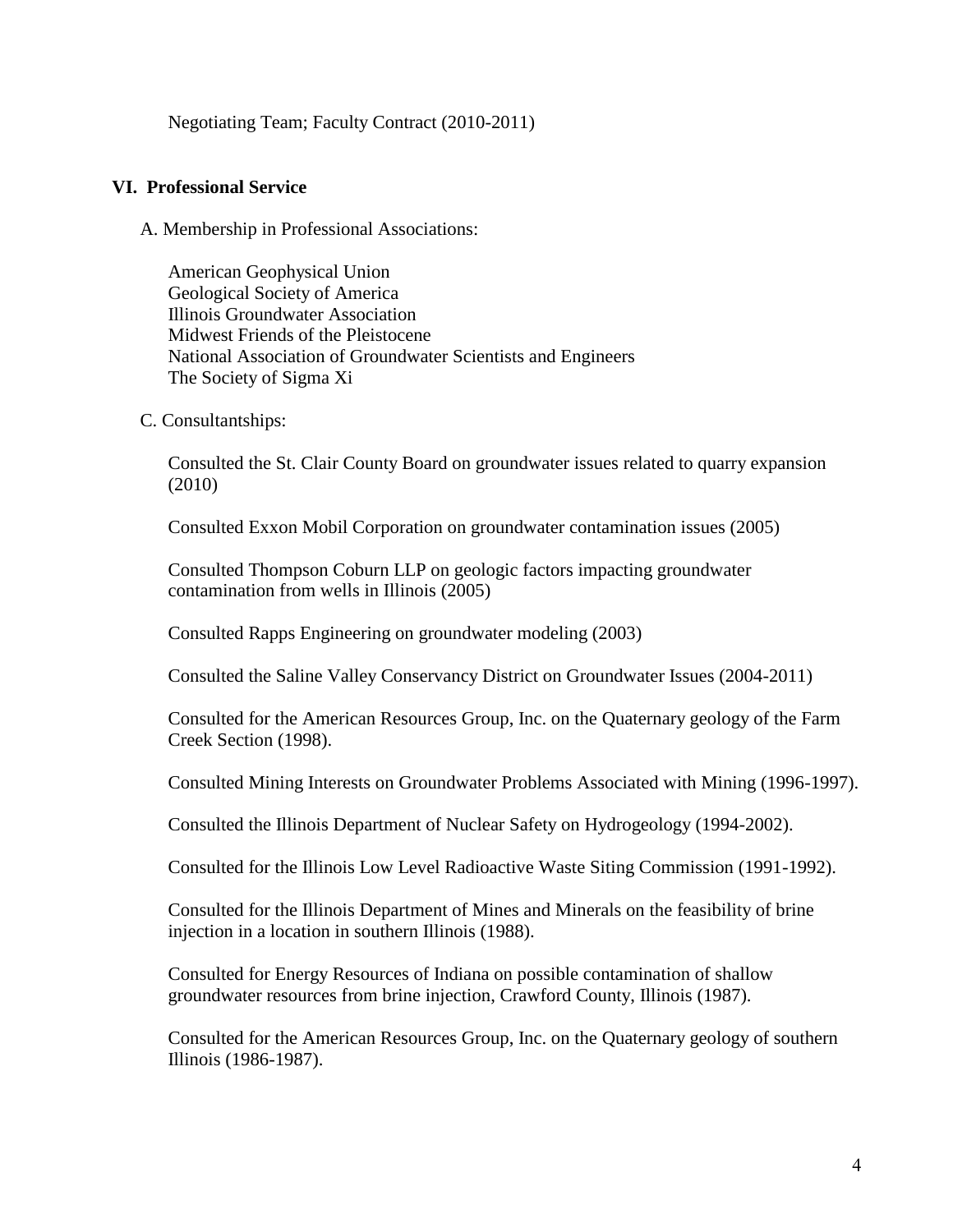Consulted for the Environmental Simulations Lab, Southern Illinois University at Carbondale on computer-aided instruction (1984-1987).

Consulted for the Army Corps of Engineers on the paleohydrology of the Mississippi River near Alton, Illinois (1983).

Consulted for the Iowa Geological Survey on the numerical analysis of sinkhole growth (1982).

Consulted for Archaeologists at the University of Iowa on the Quaternary geology of southeast Iowa (1980).

D. Manuscripts Reviewed:

Water Resources Bulletin. Prentice-Hall, Englewood Cliffs, New Jersey (2 book manuscripts) West Virginia University Energy and Water Research Center Merrill Publishing Company, Columbus, Ohio (1 book manuscript) Particulate Science and Technology Ground Water United States Geological Survey Water Resources Research Program American Chemical Society - The Petroleum Research Fund Oak Ridge Associated Universities Junior Faculty Enhancement Program Illinois Groundwater Consortium Quaternary Research **NSF** Journal of Geological Education Illinois Waste Management and Research Center

#### E. Presentations at Professional Meetings:

New complexities of the high terrace of Lake Calvin. Presented to the Iowa Academy of Science, Simpson College, Iowa, April, 1980, (with G.R. Hallberg, T.J. Bicki, and T.E. Fenton).

Delineation of Iowa aquifers potentially impacted by agricultural drainage wells. Presented to the Iowa Academy of Science, Coe College, Iowa, April, 1981, (with L. Drake and R. Graeff).

Morphological delineation of an oil brine plume within a shallow aquifer in Bond County, Illinois, using earth resistivity measurements. Presented to the Annual Meeting of the Geological Society of America, Reno, Nevada, November, 1984, (with T.P. Van Biersel and P.C. Reed).

Iowa agricultural wells - a hydrogeologic first approximation. Presented to the Midwest Groundwater Conference, University of Kansas, Lawrence, Kansas, October, 1984, (with L. Drake).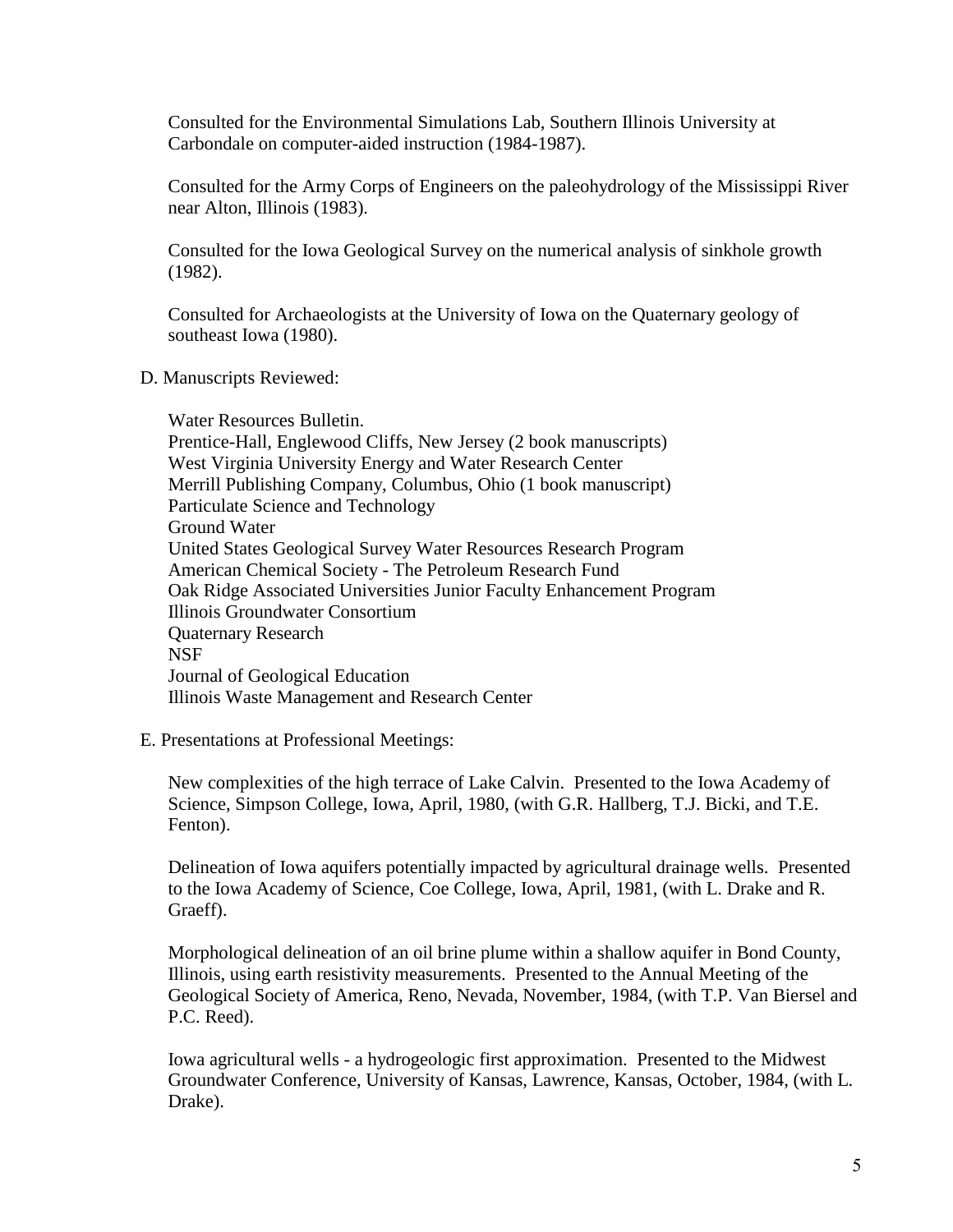Development of the Mississippi River from the late Illinoian through the early Holocene as recorded in terrace remnants along the lower Iowa and Cedar River valleys, southeast Iowa. Presented to the Working Conference on the Pleistocene Geology and Evolution of the Upper Mississippi River Valley, Winona, Minnesota, August, 1985, (with G.R. Hallberg).

Teaching software for the environmental sciences. Presented to the Envirosoft Conference, Newport Beach, South Carolina, November, 1986, (with L.L. Malinconico, D.M. Sharpe, and T. Larson).

The effects of longwall mining subsidence on the hydrogeology and groundwater chemistry of a shallow unconfined aquitard in southern Illinois. Presented to the North-Central Geological Society of America Annual Meeting, St. Paul, Minnesota, April, 1987, (with C. Pauvlik).

Application of a numerical model to brine contamination at the Beaver Creek Oil Field in Bond County, Illinois. Presented to the 32nd Annual Midwest Groundwater Conference, Madison, Wisconsin, October, 1987, (with B.R. Hayes).

The effects of longwall mining subsidence on the groundwater conditions of a shallow unconfined aquitard in southern Illinois. Presented to the National Symposium on Mining Hydrology, Sedimentation, and Reclamation, Springfield, Illinois, December, 1987, (with C. Pauvlik).

Instructional simulations for environmental sciences. Presented to the University Council on Water Resources, Hilton Head, South Carolina, 1987, (with D. Sharpe, L.L. Malinconico, T. Larson, and C.A. Struss).

Integrated courseware for instruction in physical geology and earth sciences. Presented to the Geological Society of America Annual Meeting, Denver, Colorado, November, 1988, (with L.L. Malinconico, D. Sharpe, T.A. Larson, and C.A. Struss).

Agricultural drainage wells in Iowa. Invited Paper presented at the American Association for the Advancement of Science 155th Annual Meeting, San Francisco, CA, January 14-19, 1989, (with L.D. Drake)

A free-drainage lysimeter design for quantifying infiltration and sampling water in the unsaturated zone. Poster Session presented at the Annual Meeting of the Geological Society of America, St. Louis, MO, November 6-9, 1989 (with J. Brammer).

The hydrogeology and geochemistry of an abandoned surface coal mine containing acid and neutral lakes. Presented at the Annual Meeting of the Geological Society of America, St. Louis, MO, November 6-9, 1989, (with A.M. Dennis and R.N. Guillemette).

Field Determination of Coal Refuse Hydrology. Presented to the 1989 National Mine Land Reclamation Center Workshop on Acid Mine Drainage, Morgantown, WV, December 12- 13, 1989.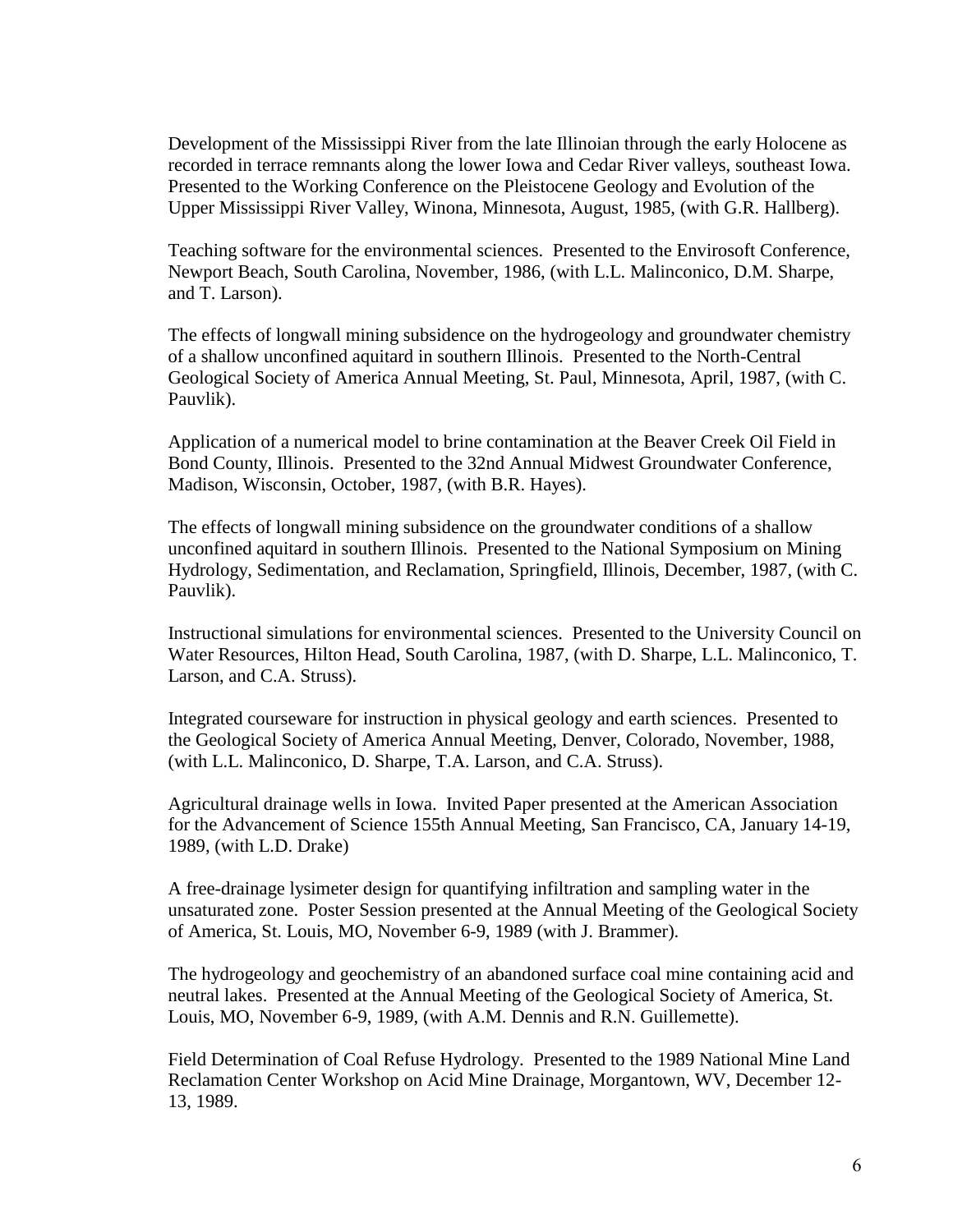Free-drainage lysimeters for the determination of infiltration through coal refuse sites: A preliminary evaluation. Presented to the First Midwest Region Reclamation Conference, Carbondale, IL, July 18-19, 1990 (with R. Caudle).

Analytic models for predicting the effects of refuse injection into underground mines. Presented to the Third Conference on Ground Control Problems in the Illinois Coal Basin, Mt. Vernon, IL, August 8-10, 1990 (with S. Jones).

The Relation Between Material Properties of Glacial Till and the Bulk Saturated Hydraulic Conductivity. Presented to the First Illinois Groundwater Consortium Research Planning Conference, Springfield, IL, April 2, 1991 (with N. Rorick, K. Hedinger, and T. McDonald).

Graphic Groundwater, a Three-Dimensional Finite-Difference Groundwater Flow Model Running under the Windows 3.0 Environment. Presented to the Illinois Groundwater Association, Chicago, Illinois, March 26, 1992, (with D. Sharpe and T. Larson).

Research on the Bulk Saturated Hydraulic Conductivity of Glacial Till: Multiple Well and Single Well Test Methods. Presented to the Illinois Groundwater Consortium, Springfield, Illinois, April 28, 1992, (with S. Jones, N. Rorick, and T. McDonald).

Reclamation of Abandoned Strip Mines Using Coal Combustion Residues as Fill: Hydrogeologic Evaluation of the Forsythe-Energy #5 Test Site. Presented to the 14th Annual Abandoned Mine Land Conference, Chicago, August 23-27, 1992, (with James Durbin and Bradley Paul).

Reclamation of Abandoned Strip Mines Using Coal Combustion Residues as Fill: Materials Characterization for a Test at Forsythe-Energy #5. Presented to the 14th Annual Abandoned Mine Land Conference, Chicago, August 23-27, 1992, (with Bradley Paul, Frank Pisani, and Karthik Krishnamurthy).

Improving Piezometer (Slug) Test Analyses with Radial Finite Difference Flow Models. Presented to the Joint Meeting of the Illinois Groundwater Association and the Illinois-Indiana Section of the American Institute of Professional Geologists, Starved Rock State Park, October 15-16, 1992.

In-Situ Determination of Hydraulic Conductivity of Illinoian Till. Presented to the Joint Meeting of the Illinois Groundwater Association and the Illinois-Indiana Section of the American Institute of Professional Geologists, Starved Rock State Park, October 15-16, 1992, (with N. Rorick).

Determining the Bulk Saturated Hydraulic Conductivity of Fractured Low-Permeable Materials with a Single Well Test. Presented to the Annual Meeting of the Geological Society of America, October 26-29, 1992, (with T. McDonald and N. Rorick).

Field-Saturated Hydraulic Conductivity of Surficial Deposits along the Southern Extent of the Illinoian glaciation, Southern Illinois. Poster Session Presented to the Annual Meeting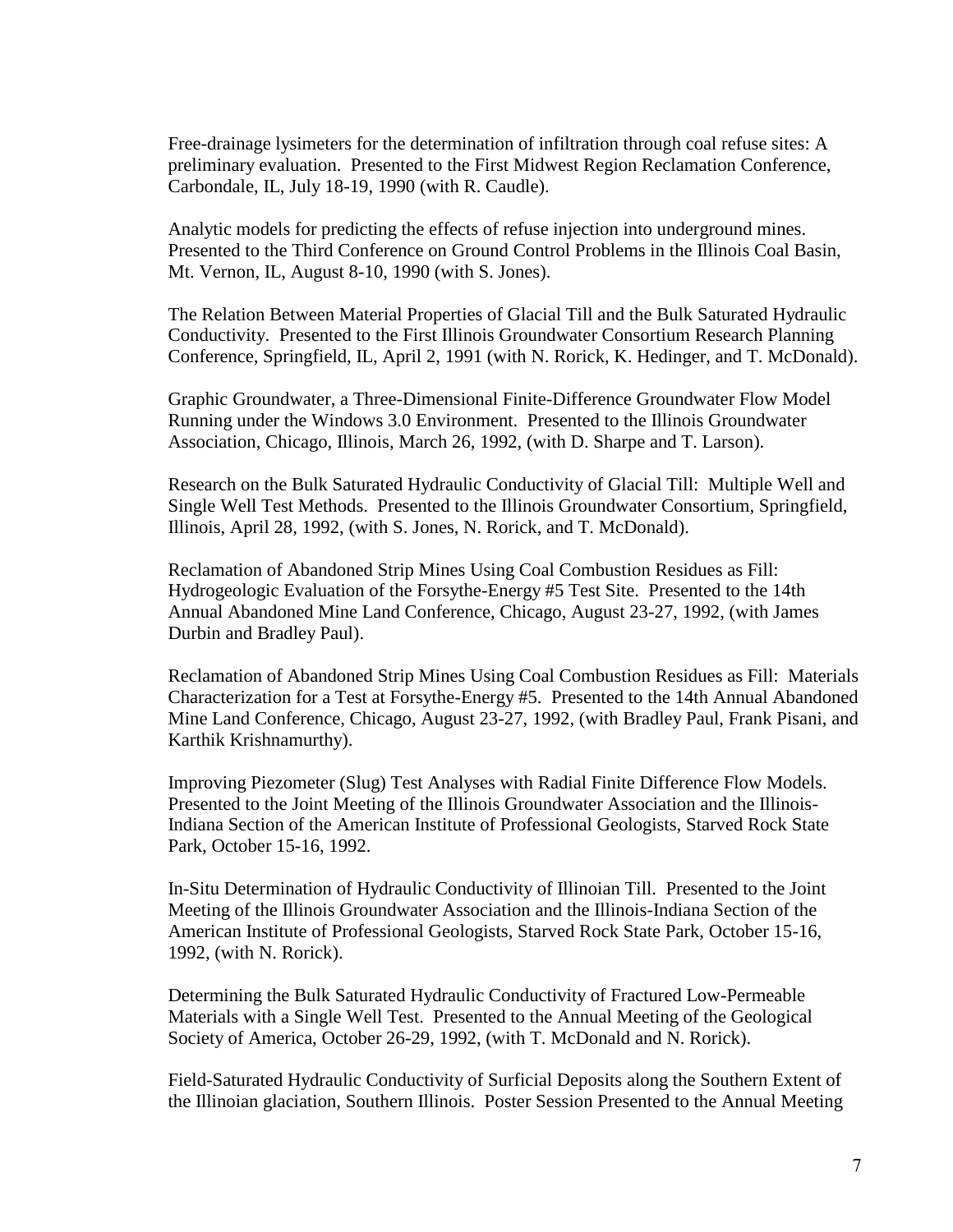of the Geological Society of America, October 26-29, 1992, (with T. McDonald and R. Padget).

The University's Role in a New National Mapping Effort. Presented to the Committee on Geology and Public Policy Forum, Annual Meeting of the Geological Society of America, October 26-29, 1992.

Research on the Bulk Saturated Hydraulic Conductivity of Glacial Till: Guelph Permeameter Tests and Numeric Methods. Presented to the Illinois Groundwater Consortium, Makanda, Illinois, April 1, 1993, (with T. McDonald, P. Townsend, and N. Rorick).

Infiltration through Coal Refuse in Southern Illinois: Uncovering Lateral Flow by Applying Multiple Field Techniques. Presented to the Midwest Groundwater Conference, 38th Annual Meeting, October 6-8, 1993, Champaign, Illinois, (with T. McDonald).

The National Geologic Mapping Act. Presented to the National Association of Geology Teachers Regional Meeting, Charleston, Illinois, April 17, 1993 (invited talk)

Measuring the Bulk Saturated Hydraulic Conductivity of Glacial Diamicton: Weak Assumptions in Field Tests Affect Measurement Accuracy. Presented to the Northwestern University Geology Department Seminar, Evanston, Illinois, April 9, 1993 (invited talk).

Assessing the Groundwater and Surface Water Components of the Hydrologic Budget at an Active Coal Refuse Site, Southern Illinois: Implications from Single Rare Hydrologic Events. Presented to the National Mine Land Reclamation Center Conference, Collinsville, Illinois, April 21-22, 1993 (with T. McDonald).

Use of Coal Combustion By-Products as Fill in Reclamation: Impacts on Groundwater. Presented to the National Mine Land Reclamation Center Conference, Collinsville, Illinois, April 21-22, 1993 (with B. Paul).

Determining Groundwater Recharge through Coal Refuse by Monitoring the Complete Hydrologic Budget with Multiple Field Techniques. Presented to the Northern Illinois University Geology Colloquium, DeKalb, Illinois, March 25, 1994 (invited talk).

Use of Coal Combustion By-Products as a Substitute Fill in Mine Reclamation: Preliminary Assessment of Groundwater Impacts. Presented to the National Mine Land Reclamation Center Conference, Springfield, Illinois, April, 1994 (with B. Paul).

Methods for Characterizing the Hydrogeology of an Underground Mine for Disposal of Coal Combustion Residues. Presented to the Joint Meeting of the Illinois Groundwater Association and the Illinois-Indiana Section of the American Institute of Professional Geologists, Starved Rock State Park, October 9-10, 1996, (with Ed Mehnert and Tim McDonald).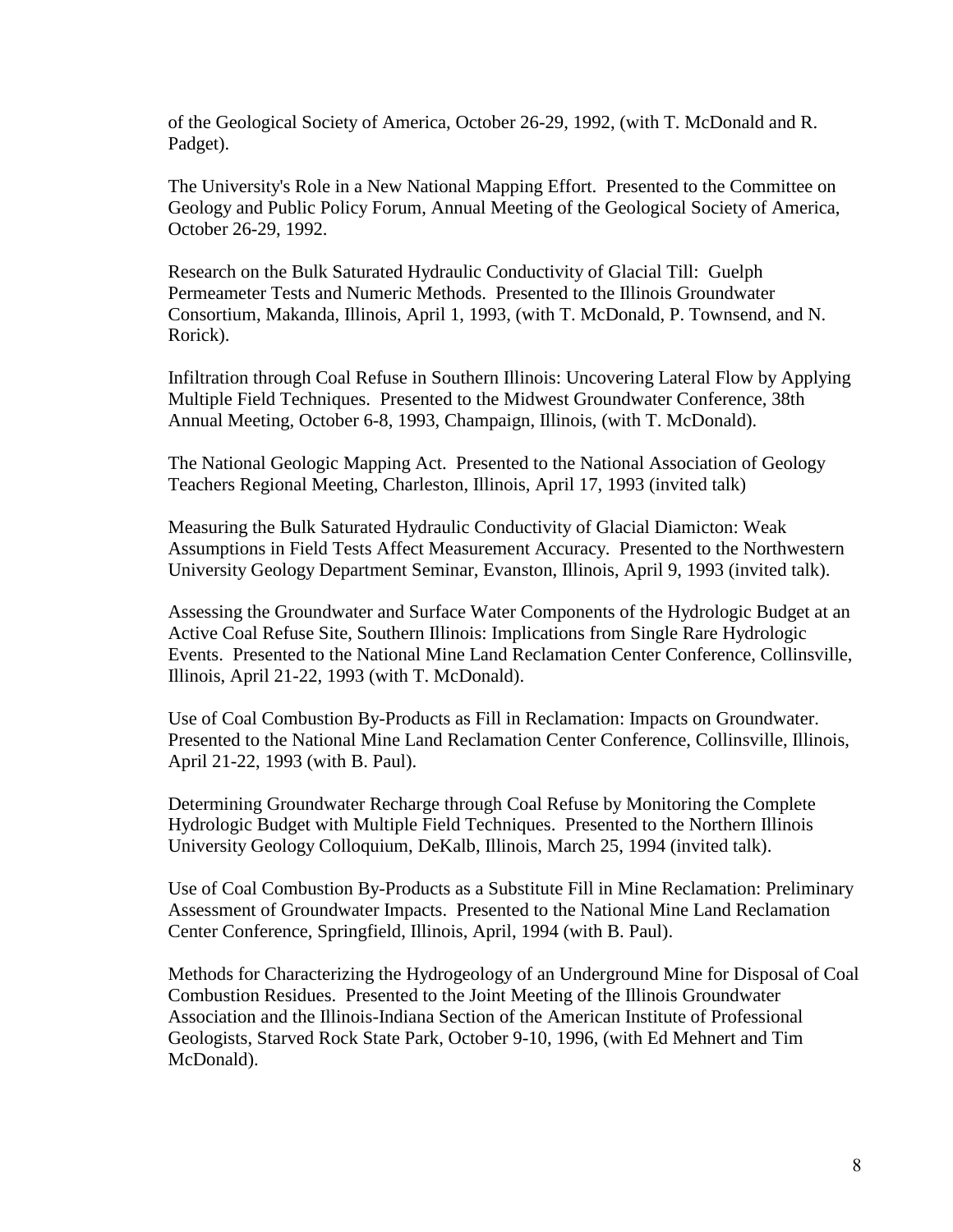Instruments for Monitoring the Vadose Zone of Sites Reclaimed with Coal Combustion By-Products. Presented to the Coal Combustion By-Products Interactive Forum, Hosted by the Office of Surface Mining, Reclamation and Enforcement, U.S. Department of the Interior, Southern Illinois University, October 30, 1996.

Groundwater Conditions around a Coal-Combustion Residue Site in Southern Illinois. Presented to the Thirteenth Annual Meeting of the American Society of Surface Mining and Reclamation, Knoxville, TN, May 18-23, 1996 (with M. Fielding and B. Paul).

Field scale hydraulic and pneumatic coal combustion byproduct injection – Part II. Presented to the 1997 International Ash Utilization Symposium, Lexington, KY, October 20-22, 1997 (with Y.P. Chugh, B. Paul, H. Sevim, T. McDonald, D. Dutta, E. Thomasson, and E. Mehnert)

An Investigation of Temporal Changes in Soil Permeability within the Vadose Zone in Areas Inundated by Floods. Presented to the Illinois Groundwater Consortium, Makanda, Illinois, April 2, 1998, (with T. McDonald and B. DeVantier).

Monitoring Mines Reclaimed with Mixtures of Spoil and Coal Combustion Residues. Presented to the Illinois Clean Coal Institute Contractors Meeting, Champaign, IL, July 28, 1998, (with B. Paul)

Field and Laboratory Permeability Determination in Vadose Zone Soils from Areas Inundated by Floods. Presented to the Illinois Groundwater Consortium, Makanda, Illinois, April 1, 1999, (with B. DeVantier, T. McDonald and K. Adhikary).

Reliable Capture Zone Analysis with Limited Data. Presented to the Illinois Environmental Protection Agency, Springfield, Illinois, November 22, 1999.

Hydrologic Monitoring of Sites Reclaimed with CCBs. Presented at the Technical Interactive Forum on the Use and Disposal of Coal Combustion By-Products at Coal Mines, Morgantown, West Virginia, April 12, 2000 (with B. Paul).

An Investigation of Temporal Changes in Soil Permeability within the Vadose Zone of Areas Inundated by Floods. Presented to the Illinois Groundwater Consortium, Carbondale, Illinois, April 13, 2000, (with B. DeVantier, Xun Zeng, and T. McDonald).

An Apparatus for Rapid Gravimetric Analysis of Particle Size Distribution. Presented to the Illinois Groundwater Consortium, Carbondale, Illinois, April 9, 2001.

#### F. Other:

Sigma Xi Treasurer (2005-2008)

Awarded Groundwater Science Award by the Illinois Groundwater Association, Fall Meeting, October 20, 2000.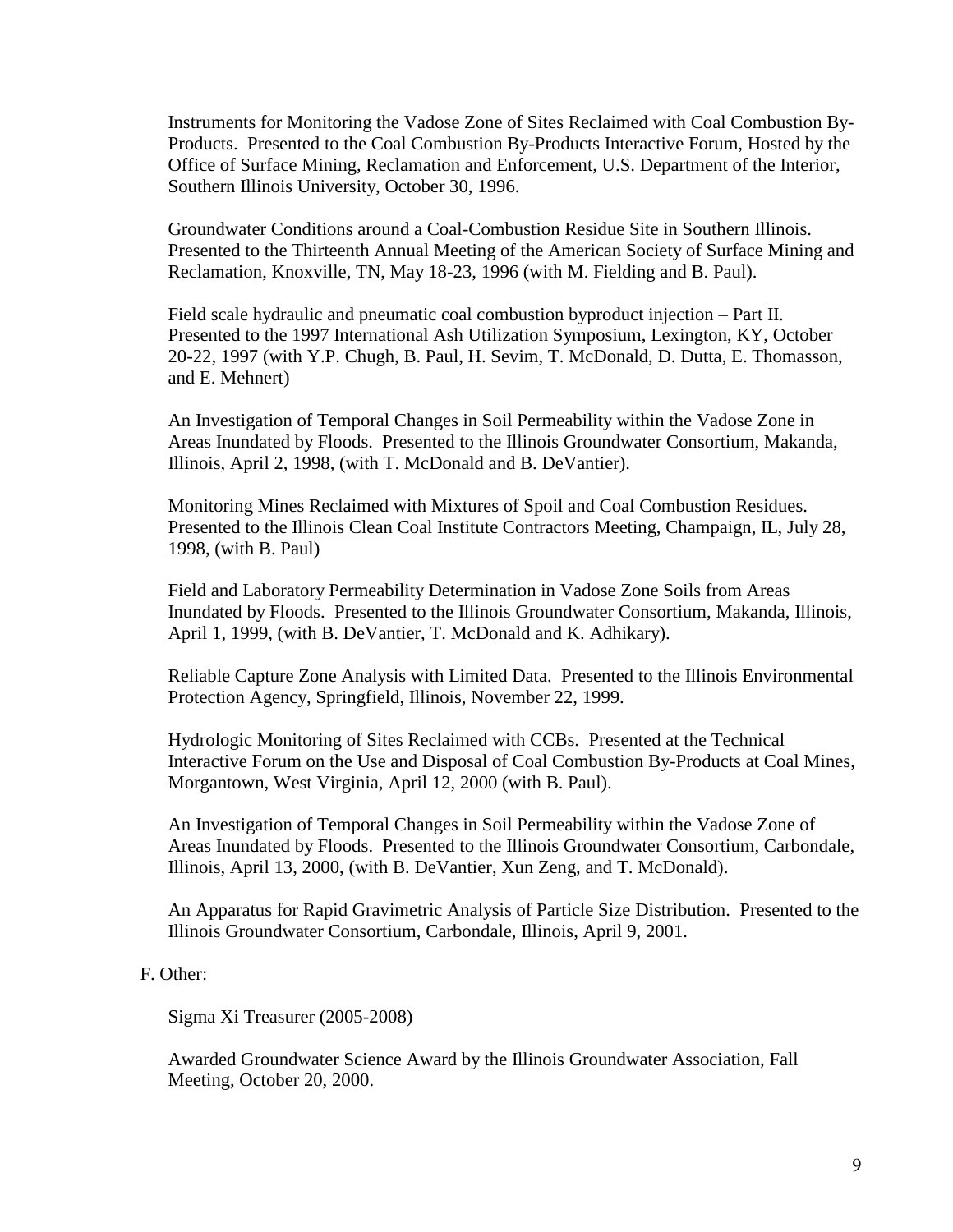National Science Foundation, Course and Curriculum Development, review panel, July 26- 29, 1999, Washington, DC.

Illinois Groundwater Association Chairman, 1998

National Science Foundation, Course and Curriculum Development, review panel, July 21- 24, 1997, Washington, DC.

Great Lakes Geologic Mapping Forum; Geologic Hazards Panel, Low-Level Nuclear Waste Disposal, March 24, 1997, Indianapolis, IN.

Illinois Groundwater Association Vice Chairman, 1997

Member of the Mine Hydrology Division, American Society of Surface Mining and Reclamation, 1996-1998.

Mining Hydrology Short Course for Chinese Students, Summer, 1996, Southern Illinois University.

National Science Foundation, Course and Curriculum Development, review panel, July 22- 25, 1996, Washington, DC.

Session Chair, Coal Combustion By-Products Interactive Forum, Session 6, Monitoring and Evaluation, Hosted by the Office of Surface Mining, Reclamation and Enforcement, U.S. Department of the Interior, Southern Illinois University, October 29, 31, 1996.

Associate Editor, Water Resources Bulletin, American Water Resources Association, 1996- 2001.

Illinois Groundwater Association Director, 1995-1996

Co-leader (with M.D. Blum) of the Midwest Friends of the Pleistocene 42nd Annual Field Conference, May 19-21, 1995, in southern Illinois.

Geological Society of America Penrose Conference, Fractured Unlithified Aquitards: Origins and Transport Processes, Racine Wisconsin, June 16-20, 1994, invited participant.

Mining Hydrogeology Short Course, March 14-17, 1994, Southern Illinois University.

Member of the Illinois Geologic Mapping Advisory Committee, Southern Illinois University at Carbondale Representative, December, 1989-2001.

Hydrology with Applications to Mining, Short Course for Practicing Professionals, October 25-26, 1990, Southern Illinois University.

American Society of Surface Mining and Reclamation, Committee on Mine Hydrology of the Geotechnical Engineering Division, Chair, 1993-1996.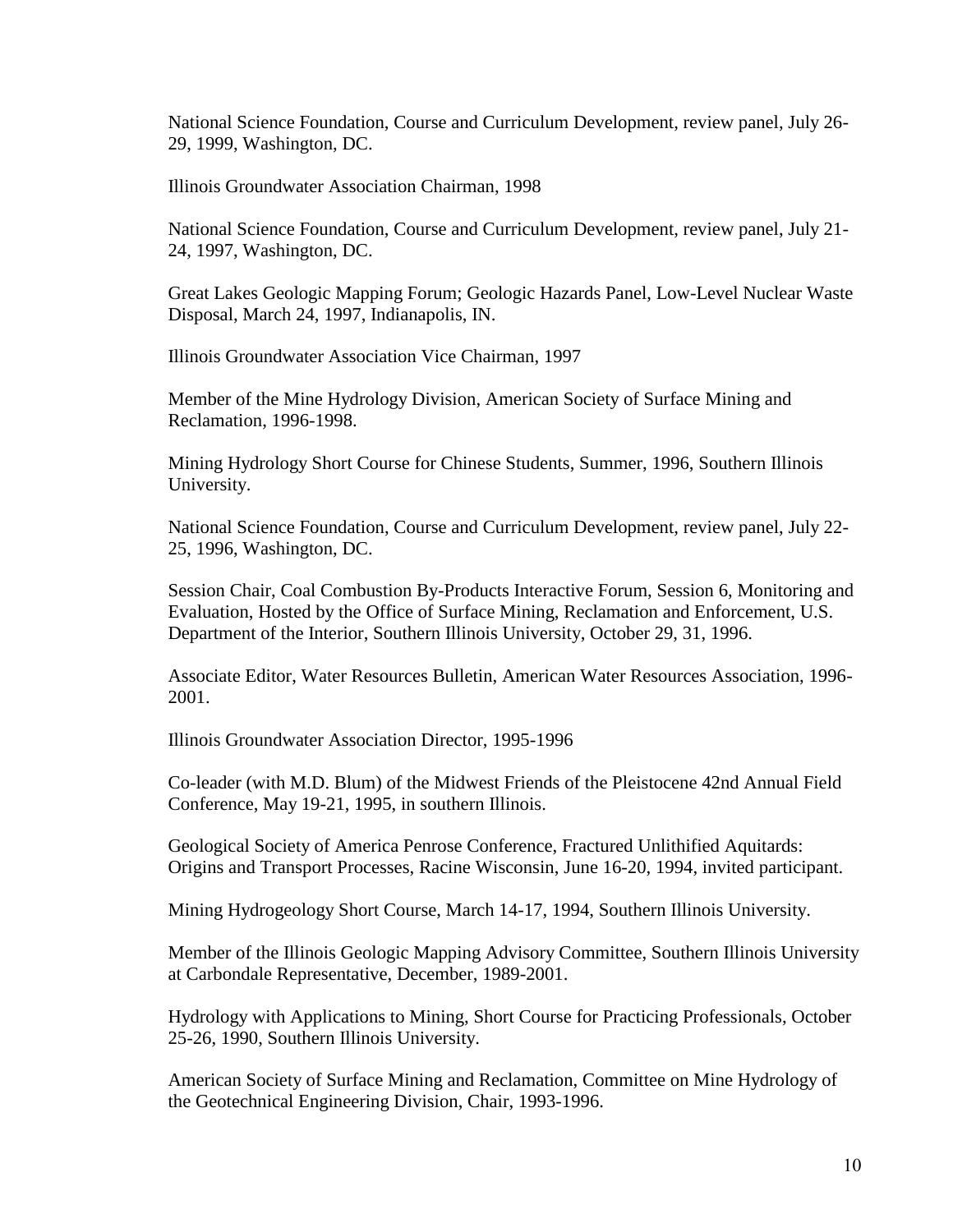Mining Hydrology Short Course, Illinois Mining Institute Annual Meeting, Collinsville, Illinois, September 22-23, 1993.

NMLRC Hydrology - Impacts and Assessment Panel, NMLRC Conference, Collinsville, Illinois, April 22, 1993.

Session Chair, Hydrogeology I, Geological Society of America, Annual Meeting, Cincinnati, Ohio, October 26-29, 1992.

Leader of a field trip on the Quaternary History of the Cache Valley in Southern Illinois for the Big Rivers Area Geological Society, November, 1987.

Host and Field Trip Leader of the Illinois Quaternary Association Meeting held in Carbondale, Illinois, October 10, 1987. (with D. Ritter and R.C. Kochel).

Coordinator, Small Operators Assistance Program, 1986-1988.

Co-leader of a field trip sponsored by the Iowa Academy of Science, April 28, 1984, on the Natural History of the Lake Calvin Basin in southeast Iowa.

#### **VII. Community Service**

Assisted residents of southern Illinois on groundwater problems including well installation, farm pond construction, and potential environmental impact from a proposed landfill.

President, Southern Illinois Soccer Club (2006-2008)

Member of the Board of the Friends of Morris Library (1987-2003).

Member of the Executive Board of the Friends of Morris Library; Chairman of the Membership Committee (1989-1991), President of the Board (1991-1996).

Science fair judge, Unity Point School, Carbondale, Illinois (1988).

Member of the Water Hazard Assessment Committee, The Greater Egypt Regional Planning Commission, Carbondale, Illinois, 1987-1988 (task to assist in the development of educational material on the protection of groundwater resources).

Public presentation on groundwater in southern Illinois, Southern Illinois Earth Science Club, Benton, Illinois, April 13, 1989.

Science fair judge, Illinois Junior Academy of Sciences, Regional Fair, Carbondale, Illinois, March 31, 1990.

Public presentation on groundwater research to the Illinois Junior Science and Humanities Symposium, Carbondale, Illinois, April 3, 1990.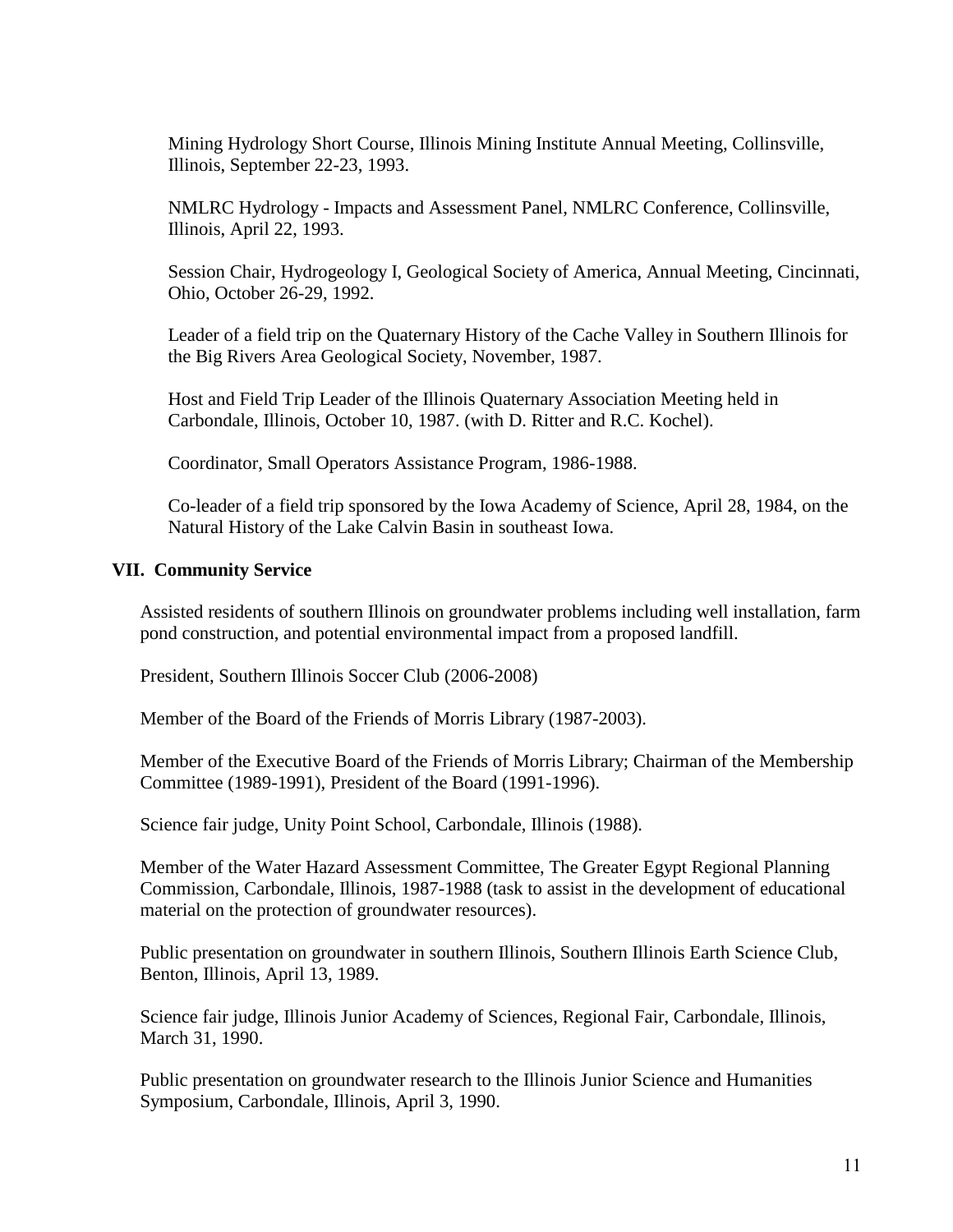Science fair judge, Illinois Junior Academy of Sciences, Regional Fair, Carbondale, Illinois, March 23, 1991.

Lecture on rocks and minerals to Lincoln School Program for Gifted Students, October, 1991.

Science fair judge, Illinois Junior Academy of Sciences, Regional Fair, Carbondale, Illinois, April 4, 1992.

Science fair judge, Illinois Junior Academy of Sciences, Regional Fair, Carbondale, Illinois, March 27, 1993.

#### **VIII. Research**

A. Research Interests and Specialties:

Hydrogeology of Quaternary deposits Mine Reclamation Quaternary stratigraphy Groundwater modeling

B. Current Research Projects:

Mapping and stratigraphy of the Quaternary deposits of Illinois

Hydrology aspects of reclamation of surface and underground coal mines

Hydrologic test modeling

C. Research Grants Applied for:

- 1. The Effects of Longwall Mining Subsidence on Groundwater Conditions at Old Ben Mine 25, West Frankfort, Illinois. Submitted to: Old Ben Coal Co., Lexington, Kentucky, August, 1985 (with C.M. Pauvlik).
- 2. An Integrated Approach to Courseware Development and Dissemination. Submitted to The Comprehensive Fund for the Improvement of Post-Secondary Education, US Department of Education, April 1985 (with D. M. Sharpe and L. L. Malinconico, Jr.).
- 3. Environmental Impact Study for Longwall Mining Beneath Perennial Streams. Submitted to Old Ben Coal Co., Lexington, Kentucky, May, 1985 (with Y.P. Chugh, R. Caudle, and R. Sweigard).
- 4. Surficial Geology of the Creal Springs and Eddyville Quadrangles in Southern Illinois. Submitted to the Illinois State Geological Survey, January, 1985.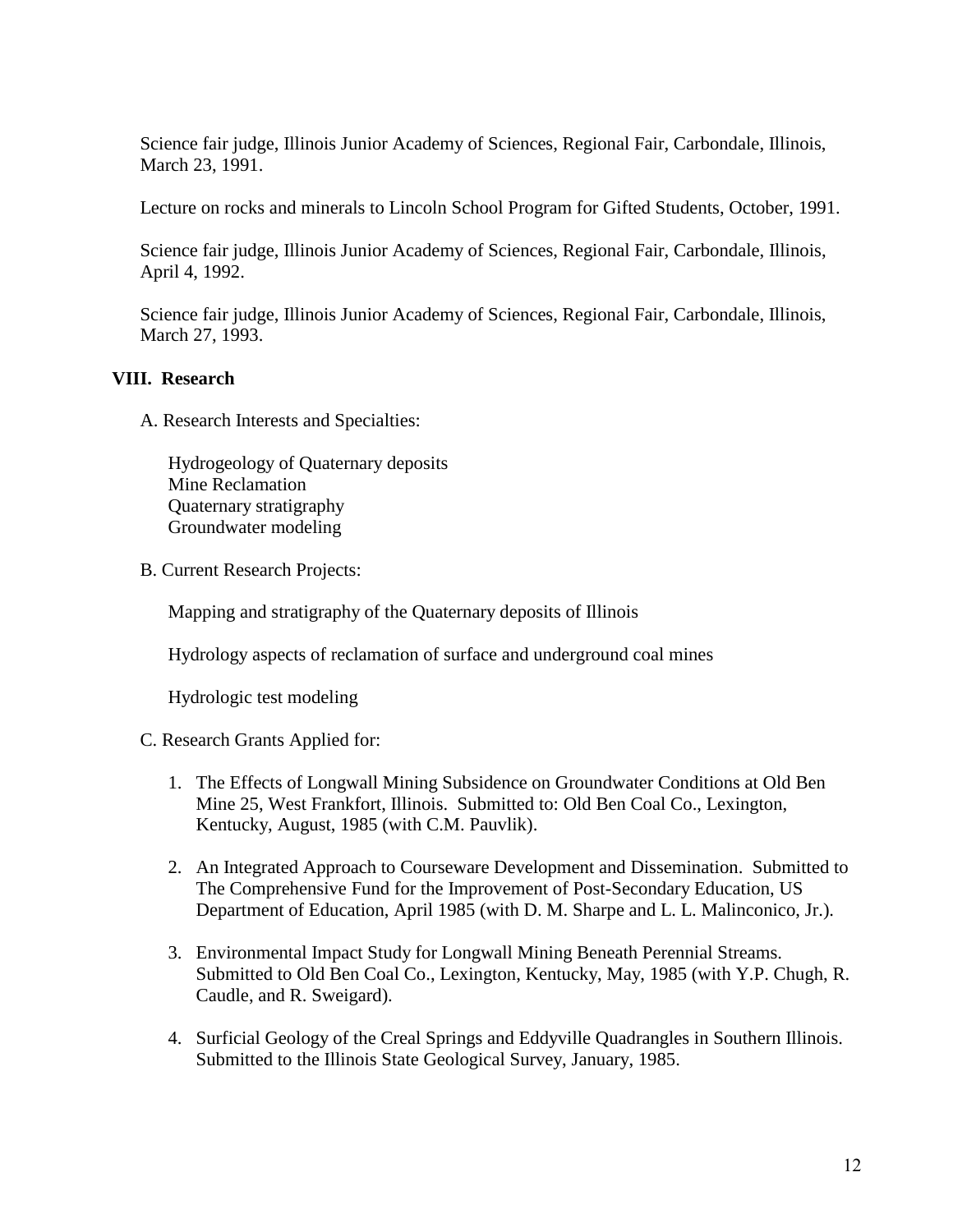- 5. Surficial Geology and Geophysical Mapping in the Stonefort and Waltersburg Quadrangles in Southern Illinois. Submitted to the Illinois State Geological Survey, January, 1986 (with L.L. Malinconico, Jr.).
- 6. Surficial Geology and Geophysical Mapping in the Glendale and Goreville Quadrangles in Southern Illinois. Submitted to the Illinois State Geological Survey, January, 1987 (with L.L. Malinconico, Jr.).
- 7. Acquisition of a Hydraulic Soil Probe. Submitted to the National Science Foundation, October, 1986 (with R. Craig Kochel, L.L. Malinconico, Jr., D. Ritter, and J. Sexton).
- 8. A Method to Determine the Bulk Vertical Hydraulic Conductivity of Fractured Saturated Glacial Till. Submitted to the US Geological Survey, January, 1987.
- 9. Hydrogeologic Study of Wolf Lake. Submitted to Trojan Corporation, Spanish Fork, Utah, May, 1987 (with H. Hesketh).
- 10. Meaningful Learning in Introductory Earth Sciences through Hypercourseware. Submitted to The Comprehensive Fund for the Improvement of Post-Secondary Education, US Department of Education, November, 1987 (with D. M. Sharpe and L. L. Malinconico, Jr.).
- 11. Development of a Methodology for Field Determination of Hydrologic System Components on Abandoned Coal Refuse Sites. Submitted as part of a package from Southern Illinois University for consideration in the National Mined Land Reclamation Consortium, November, 1987 (with R. Caudle).
- 12. Statistical Analysis of the SOAP Data Base. Submitted to the Illinois Department of Mines and Minerals, September, 1987 (with J.W. Chen).
- 13. Hydrogeologic Study of Wolf Lake, Continuation and Expansion of the Study. Submitted to Trojan Corporation, Spanish Fork, Utah, May, 1987 (with H. Hesketh).
- 14. Hydrogeologic Study of Wolf Lake, Continuation and Expansion of the Study. Submitted to Fuss and O'Neill, Inc., Manchester, Connecticut, August, 1988 (with H. Hesketh).
- 15. Development of a Methodology for Field Determination of Hydrologic System Components on Abandoned Coal Refuse Sites. Submitted as part of a package from Southern Illinois University for consideration in the National Mined Land Reclamation Consortium, December, 1988 (with L.L. Malinconico, Jr. and R. Caudle).
- 16. A Proposal for an Investigation of the Universal Soil Loss Equation Slope Steepness and Slope Length Factors for Surface-Mined Land. Submitted to the U.S. Department of the Interior, Office of Surface Mining Reclamation and Enforcement, April, 1989. (with L.L. Malinconico, Jr. and D. M. Sharpe).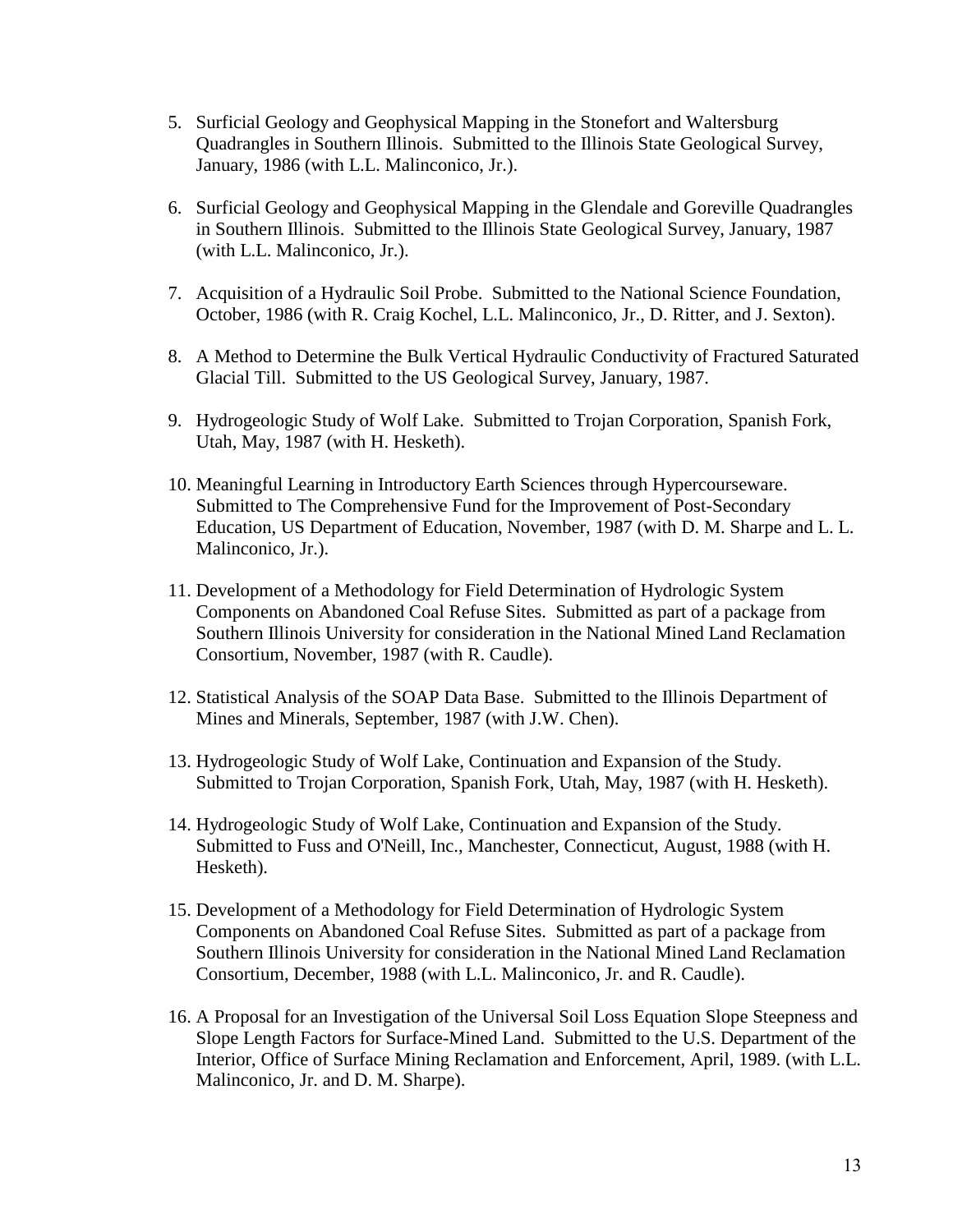- 17. A Preliminary Technical and Environmental Evaluation of Underground Waste Disposal of Utility Waste. Submitted to AMAX Coal Industries, Inc., Indianapolis, IN, June, 1989 (with Y. Chugh, C. Muchmore, J. Nawrot, H. Sevim).
- 18. Assessing the Groundwater and Surface Water Components of the Hydrologic Budget on a Reclaimed and Unreclaimed Coal Refuse Site. Submitted as part of a package from Southern Illinois University for consideration in the National Mine Land Reclamation Consortium, November, 1989 (with L.L. Malinconico, Jr. and R. Caudle).
- 19. Application of Analytic Models to Predict Hydrologic Conditions Associated with Refuse Injection into Underground Coal Mines. Submitted as part of a package from Southern Illinois University for consideration in the National Mine Land Reclamation Consortium, November, 1990 (with S. Jones).
- 20. Application of Analytic Models to Predict Hydrologic Conditions Associated with Refuse Injection into Underground Coal Mines. Submitted to AMAX Coal Industries, Inc., Indianapolis, IN, November, 1990 (with S. Jones).
- 21. Educational Software for University Courses in Environmental Sciences: A Joint Project to Improve Education - Southern Illinois University at Carbondale and University of the State of Rio De Janeiro, Brazil. Submitted to University Affiliations Program, United States Information Agency, Washington, D.C., February, 1990 (with D.M. Sharpe and M. Macciolo).
- 22. The Relation Between Material Properties of Glacial Till and the Bulk Saturated Hydraulic Conductivity. Submitted to the Illinois Groundwater Consortium and the U.S. Department of Agriculture, April, 1990.
- 23. A Joint Project on Curriculum Development and Reform in the Environmental Sciences. Submitted to University Affiliations Program, United States Information Agency, Washington, D.C., February, 1991 (with D.M. Sharpe and M. Macciolo).
- 24. The Relation Between Material Properties of Glacial Till and the Bulk Saturated Hydraulic Conductivity; Second Year Support. Submitted to the Illinois Groundwater Consortium and the U.S. Department of Agriculture, April, 1991.
- 25. Mining Hydrology with Emphasis on Impacts Associated with Refuse Injection into Underground mines on Groundwater. Submitted as part of a package from Southern Illinois University for consideration in the National Mine Land Reclamation Consortium, September, 1991 (with S. Jones).
- 26. An Interagency Demonstration of the Use of Coal Combustion Residues in Reclamation of Abandoned Strip Mines. Submitted as part of a package from Southern Illinois University for consideration in the National Mine Land Reclamation Consortium, November, 1991 (with B. Paul).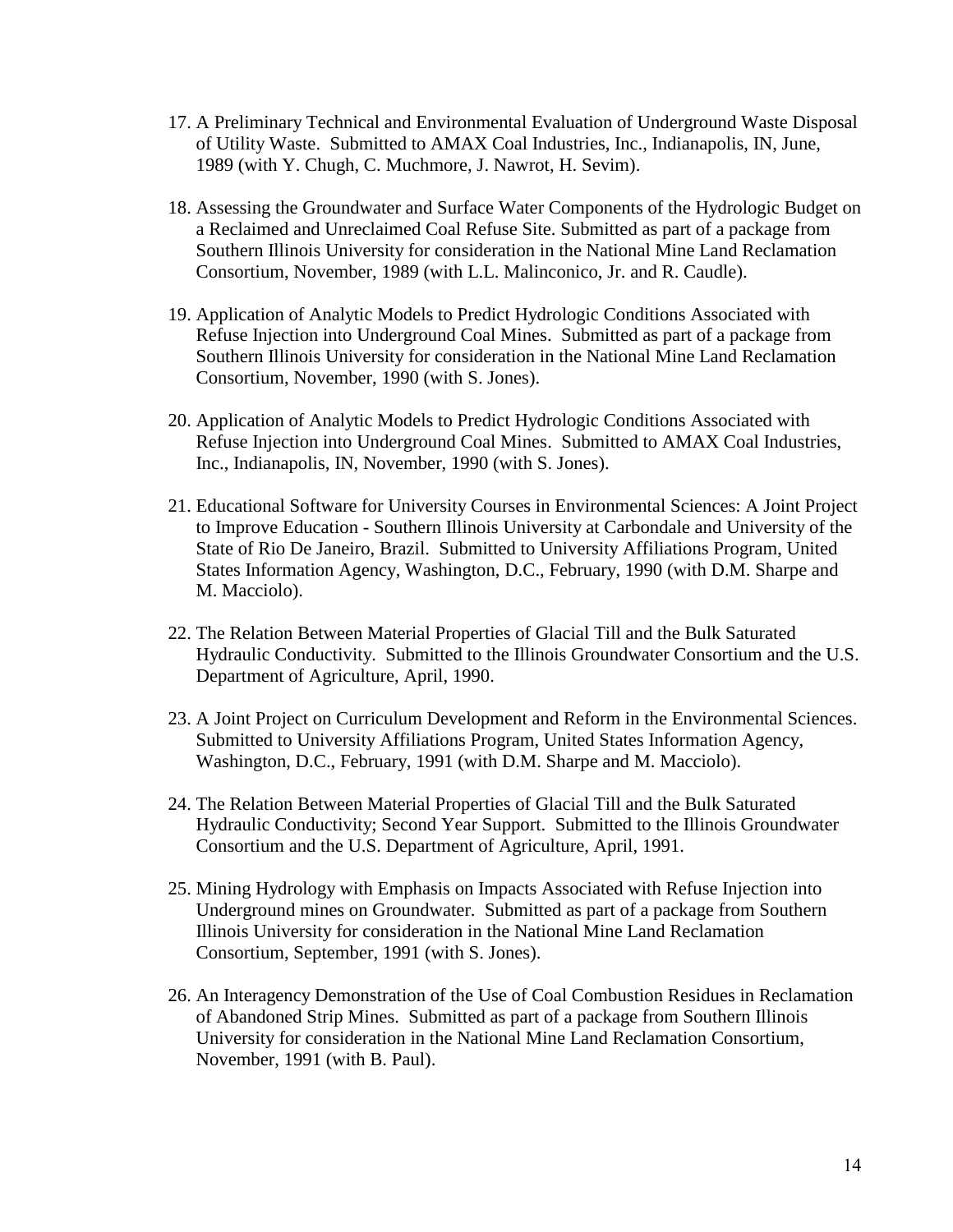- 27. Surface Mine Land Reclamation Enhancement Through Disposal of Coal Processing and Utilization Wastes: Year Three. Submitted as part of a package from Southern Illinois University for consideration in the National Mine Land Reclamation Consortium, November, 1991 (with P.K. Davis and J.G. Smith).
- 28. Preliminary Environmental Assessment of the Suitability of an Abandoned Surface Mine for the Disposal of Coal Utilization Refuse. Submitted to the Abandoned Mine Land Reclamation Council, February, 1992.
- 29. Assessing Risk of Contamination from Agricultural Chemicals by Testing the Bulk Intrinsic Permeability and Effective Porosity of Vadose Zone Materials. Submitted to the Illinois Groundwater Association and the U.S. Department of Agriculture, May, 1992 (with B. DeVantier).
- 30. Surficial Geologic Mapping in southern Illinois. Submitted to the Illinois Geological Survey, January, 1992.
- 31. Management of Dry Gas Desulferization (FGD) By-Products in Underground Mines. Submitted to the U.S. Department of Energy/METC, December, 1992 (with Y. Chugh, B. Paul, H. Sevim, R. Honaker, and N. Ghafoori).
- 32. Seed Money Project on the Use of Coal Combustion By-products for Acid Seep Abatement. Submitted as part of a package from Southern Illinois University for consideration in the National Mine Land Reclamation Consortium, November, 1992 (with B. Paul).
- 33. An Interagency Demonstration of the Use of Coal Combustion Residues in Reclamation of Abandoned Strip Mines: Second Year. Submitted as part of a package from Southern Illinois University for consideration in the National Mine Land Reclamation Consortium, November, 1992 (with B. Paul).
- 34. Development of Environmental Geoscience Computer Laboratory. Submitted to the National Science Foundation, November, 1992 (with M. Blum, M. Berry, R. Fifarek, D. Ravat, and J. Sexton).
- 35. Surficial Geologic Mapping of the Pomona and Cobden Quadrangles in Southern Illinois. Submitted to the Illinois Geological Survey, March, 1993.
- 36. An Interagency Demonstration of the Use of Coal Combustion Residues in Reclamation of Abandoned Strip Mines; Third Year. Submitted as part of a package from Southern Illinois University for consideration in the National Mine Land Reclamation Consortium, November, 1993 (with B. Paul).
- 37. Development of Environmental Geoscience Computer Laboratory. Submitted to the National Science Foundation, ILI Program, November, 1993 (with M. Blum, M. Berry, R. Fifarek, D. Ravat, and J. Sexton).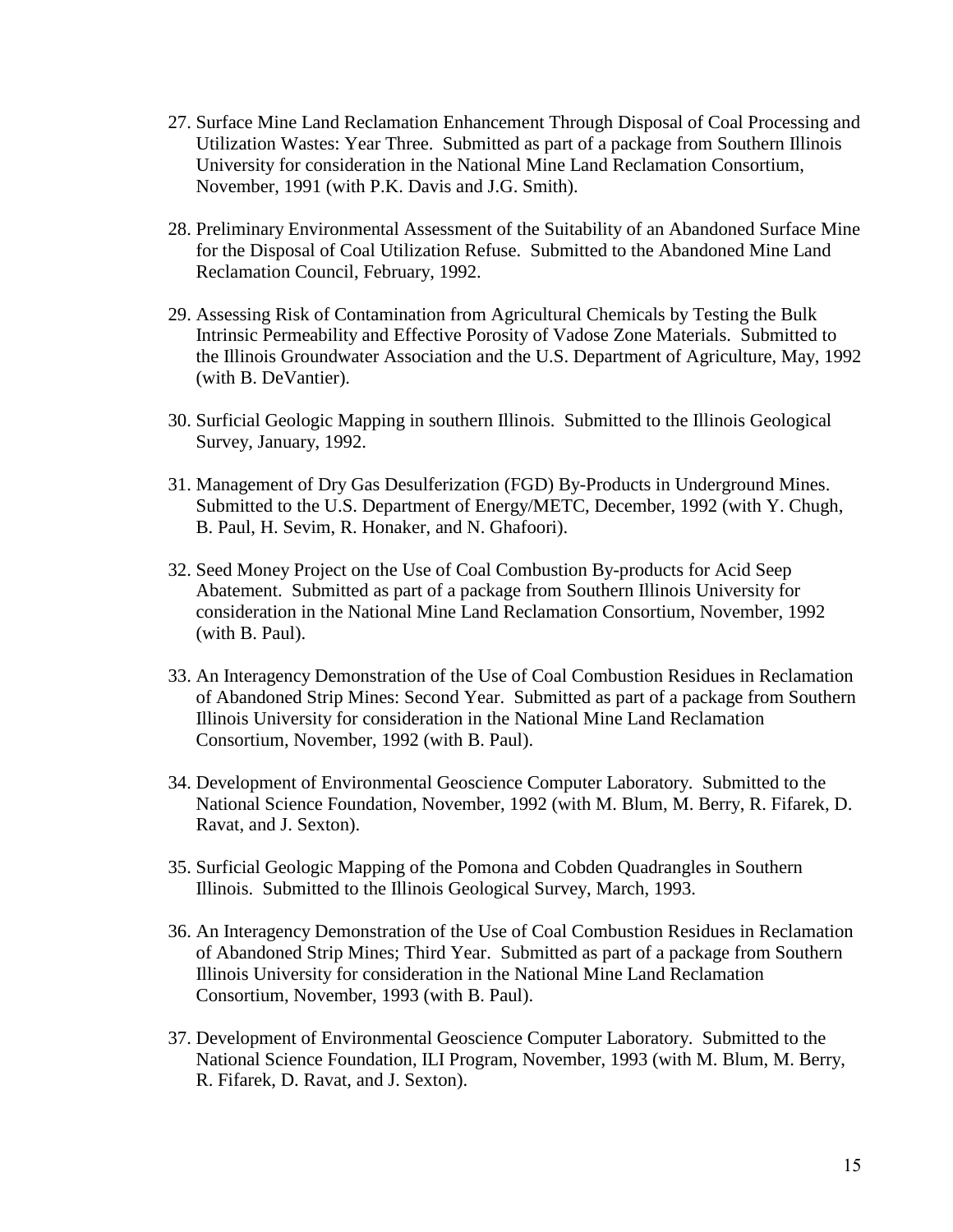- 38. A Computer Program to Model Bioventing of Organic Contaminants in Unsaturated Geologic Materials. Submitted to the USEPA., February, 1993 (with B. DeVantier).
- 39. Relating the Surficial Geologic Materials to the Bulk Intrinsic Permeability of Vadose Zone Materials: Quantifying Potential for Groundwater Contamination from Agricultural Chemicals. Submitted to the Illinois Groundwater Association and the U.S. Department of Agriculture, April, 1993 (with B. DeVantier and T. McDonald).
- 40. Development of Environmental Geoscience Computer Laboratory. Submitted to the National Science Foundation, ILI Program, November, 1993 (with M. Blum, M. Berry, R. Fifarek, D. Ravat, and J. Sexton).
- 41. Preliminary Investigation: Agrichemicals in the Cache River Valley Aquifer. Submitted to the Illinois Groundwater Association and the U.S. Department of Agriculture, February, 1994 (with A. Dennis).
- 42. Use of Fluidized Bed Combustion By-Products for Liners and Alkali Substitutes. Submitted to the Illinois Department of Energy and Natural Resources/Illinois Clean Coal Institute, February, 1994 (with B. Paul).
- 43. Field Monitoring and Laboratory Scale-Up Procedures for the Prediction of Groundwater Impacts from the use or Disposal of Combustion Residues at Mine Sites. Submitted as part of a package from Southern Illinois University for consideration in the National Mine Land Reclamation Consortium, November, 1994 (with B. Paul; two years at \$115,000).
- 44. An Assessment and Comparison of Subsidence Impacts due to Longwall Mining at Shallow Depths with and without an Abandoned Overlying Partially Extracted Coal Seam. Submitted as part of a package from Southern Illinois University for consideration in the National Mine Land Reclamation Consortium, November, 1994 (with P. Dutta; two years at \$109,263).
- 45. Investigation of Temporal Changes in Intrinsic Permeability within the Vadose Zone of Areas Inundated by Recent Mississippi River Floods. Submitted to the Illinois Groundwater Association and the U.S. Department of Agriculture, February, 1995 (with B. DeVantier and T. McDonald; two years at \$105,662).
- 46. Surficial Geologic Mapping of the Brownfield Quadrangle in Southern Illinois. Submitted to the Illinois State Geological Survey, March, 1995 (with D. LaBrecque, one year at \$2,500).
- 47. Use of FBC Ash and SO2 Control By-Products for Liners and Alkali Substitutes. Submitted to the ICCI/BECA, February, 1995 (with B. Paul and H. Sevim, one year at \$71,108).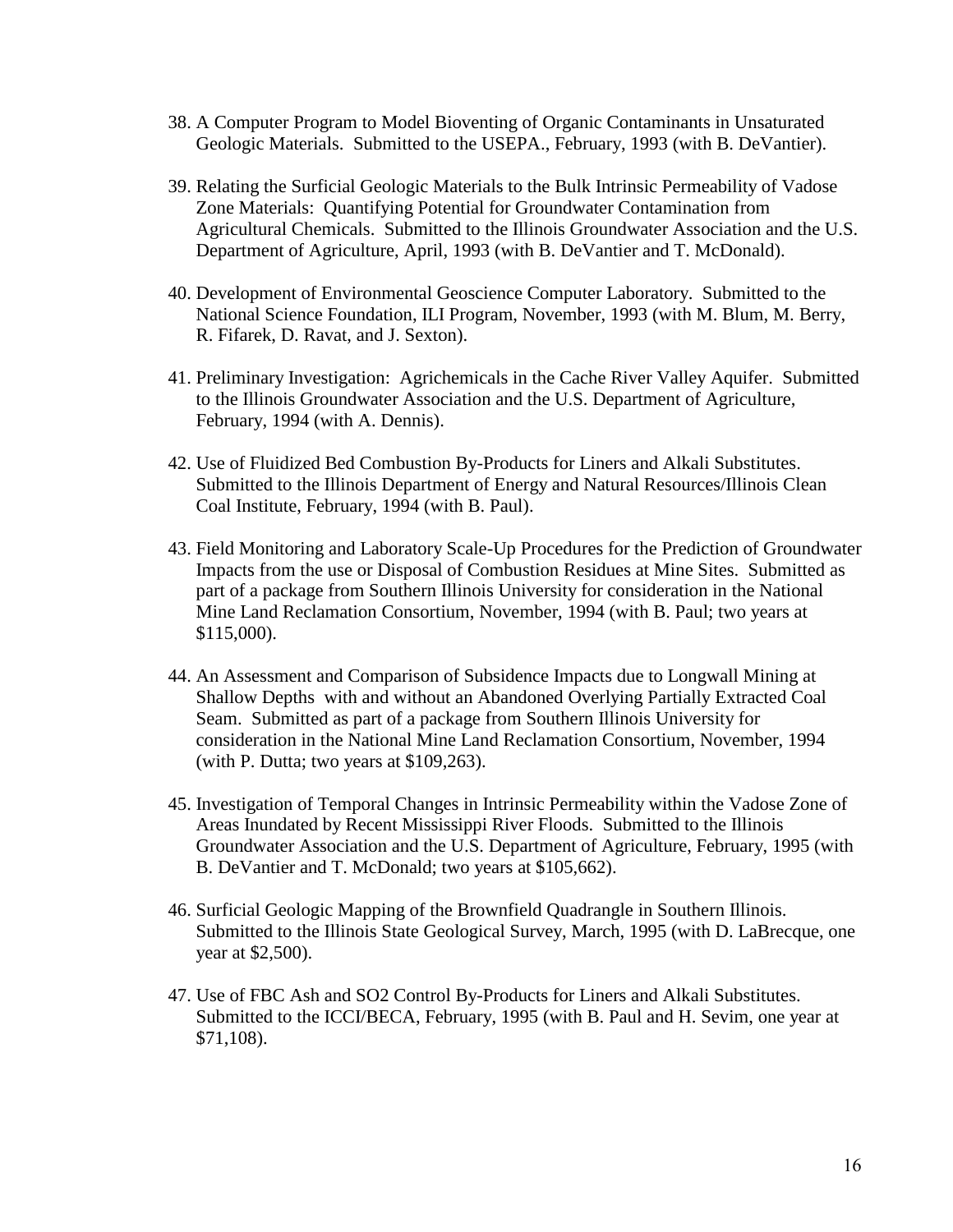- 48. Development and Demonstration of a New Approach for Waste Coal Slurry Management Using Natural Utilization By-Products. Submitted to IDCCA/ICCI, May, 1995 (with Y.P. Chugh and B. Paul, Esling portion, two years at \$42,274).
- 49. Field Monitoring and Laboratory Scale-Up Procedures for the Prediction of Groundwater Impacts from the Use or Disposal of Combustion Residues at Mine Sites-Year 1. Submitted to the National Mine Land Reclamation Center-Midwestern Region/USBOM, 1996 (with B. Paul and H. Sevim, two years at \$124,078).
- 50. Management of Dry Gas Desulferization (FGD) By-Products in Underground Mines, Environmental Characterization, Phase 2. Submitted to the U.S. Department of Energy/METC, March, 1996 (with Y. Chugh, E. Thomasson, B. Paul, H. Sevim, and D. Dutta).
- 51. A Cooperative Program for Developing Recharge Area Maps for Groundwater Wells Supplying Small Rural Communities. Submitted to HEECA, May, 1996 (with L. Barrows, Illinois State University, one year at \$26,436 for SIUC).
- 52. Monitoring of Mines Reclaimed with Mixtures of Spoil and Coal Combustion Residue. Submitted to IDCCA/ICCI, July, 1996, (with B. Paul for \$29,648)
- 53. Management of Dry Gas Desulferization (FGD) By-Products in Underground Mines, Environmental Characterization, Phase 3. Submitted to the U.S. Department of Energy/METC, March, 1997 (with Y. Chugh, E. Thomasson, B. Paul, H. Sevim, and D. Dutta).
- 54. Proposal for a Grant in Aid of Hydrogeology Research in the Department of Geology, Southern Illinois University at Carbondale. Submitted to Saigh Foundation, August, 1997 (with T. McDonald for \$30,382).
- 55. Management of Dry Gas Desulferization (FGD) By-Products in Underground Mines, Environmental Monitoring. Submitted to the U.S. Department of Energy/METC, November, 1997 (with Y. Chugh for \$37,878).
- 56. A Large Scale Development and Demonstration of a New Approach for Raised Coal Slurry Management Yielding Coal Combustion By-Products. Submitted to IDCCA, October, 1998 (with Y. Chugh and B. Paul for \$311,896)
- 57. The Transport of Boron from Coal Combustion Products Through Mine Spoil and Strata. Preproposal submitted to the Indiana Division of Reclamation (with B. Paul), SMART Program; also submitted to the Combustion Byproducts Recycling Consortium. August, 2001 (with B. Paul for \$50,000)
- 58. Feasibility Study of Dewatering Fine Coal Waste Disposal Areas. Submitted to IDCCA, Coal Combustion Resource Institute, August, 2001 (with Y. Chugh)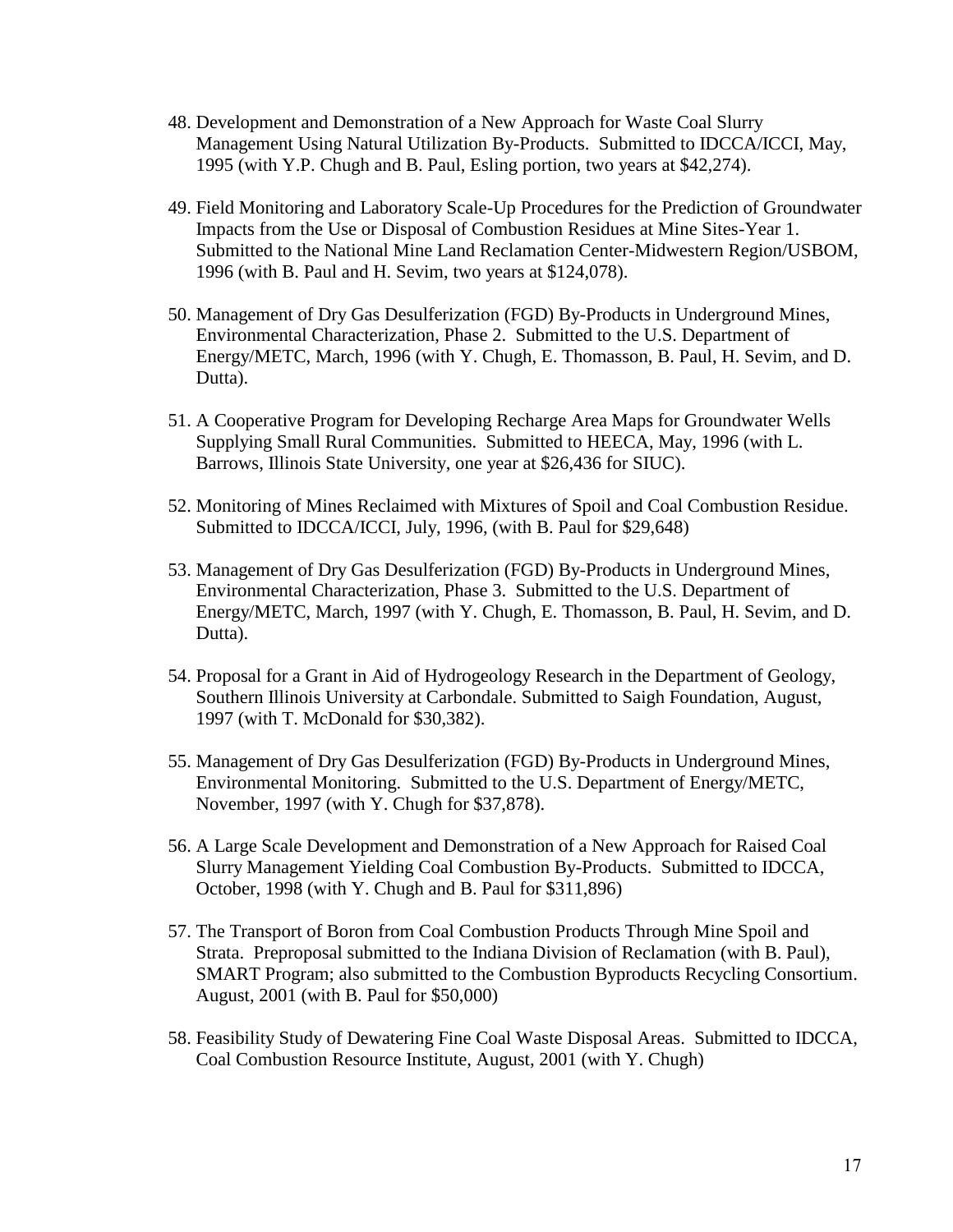- 59. Development of an Expanded Groundwater Flow Model to Facilitate Planning by the Saline Valley Conservancy District. Submitted to the Saline Valley Conservancy District, June, 2005
- D. Research Grants Funded:
	- 1. The Effects of Longwall Mining Subsidence on Groundwater Conditions at Old Ben Mine 25, West Frankfort, Illinois. Old Ben Coal Co., Lexington, Kentucky, August, 1985 to August, 1986, Funded for \$2,465, (with C.M. Pauvlik).
	- 2. An Integrated Approach to Courseware Development and Dissemination. The Comprehensive Fund for the Improvement of Post-Secondary Education, U.S. Department of Education, April 1985 to September, 1988, Funded for \$327,622, (with D. M. Sharpe and L. L. Malinconico, Jr.).
	- 3. Surficial Geology of the Creal Springs and Eddyville Quadrangles in Southern Illinois. Illinois State Geological Survey, October, 1984 to September, 1985, Funded for \$2,072.
	- 4. Surficial Geology and Geophysical Mapping in the Stonefort and Waltersburg Quadrangles in Southern Illinois. Illinois State Geological Survey, October, 1985 to September, 1986, Funded for \$2,872, (with L.L. Malinconico, Jr.).
	- 5. Surficial Geology and Geophysical Mapping in the Glendale and Goreville Quadrangles in Southern Illinois. Illinois State Geological Survey, October, 1986 to September, 1987, Funded for \$1,494, (with L.L. Malinconico, Jr.).
	- 6. Acquisition of a Hydraulic Soil Probe. National Science Foundation, October, 1986, Funded for \$13,437, (with R. Craig Kochel, L.L. Malinconico, Jr., D. Ritter, and J. Sexton).
	- 7. Hydrogeologic Study of Wolf Lake. Trojan Corporation, Spanish Fork, Utah, June, 1987 to October, 1988, Funded for \$47,990 (with H. Hesketh).
	- 8. Development of a Methodology for Field Determination of Hydrologic System Components on Abandoned Coal Refuse Sites. U.S. Bureau of Mines, July, 1988 to September, 1988, Funded for \$32,400, (with R. Caudle).
	- 9. Statistical Analysis of the SOAP Data Base. Illinois Department of Mines and Minerals, October, 1987 to September, 1988, Funded for \$20,000 (with J.W. Chen).
	- 10. Development of a Methodology for Field Determination of Hydrologic System Components on Abandoned Coal Refuse Sites (Continuation). U.S. Bureau of Mines, July, 1989 to June, 1990, Funded for \$35,121 (with L.L. Malinconico, Jr. and R. Caudle).
	- 11. A Preliminary Technical and Environmental Evaluation of Underground Waste Disposal of Utility Waste at AMAX's Wabash Mine. AMAX Coal Industries, Inc., Indianapolis,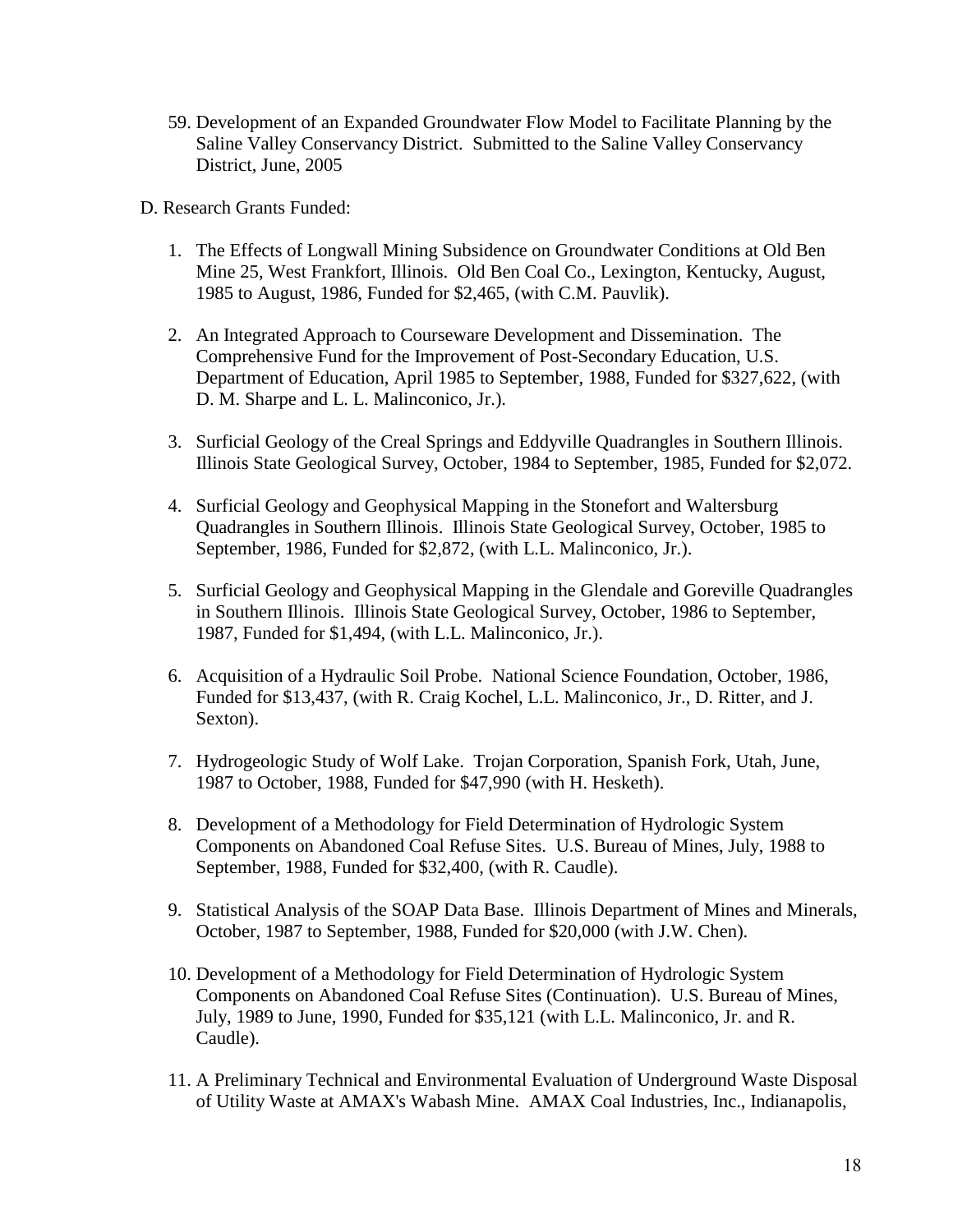IN, June, 1989 to August, 1990, Funded for \$30,891 (with Y. Chugh, C. Muchmore, J. Nawrot, H. Sevim).

- 12. Assessing the Groundwater and Surface Water Components of the Hydrologic Budget on a Reclaimed and Unreclaimed Coal Refuse Site. U.S. Bureau of Mines, July, 1990 to June, 1991, Funded for \$28,289 (with L.L. Malinconico, Jr. and R. Caudle).
- 13. The Relation Between Material Properties of Glacial Till and the Bulk Saturated Hydraulic Conductivity. Illinois Groundwater Consortium and the U.S. Department of Agriculture, June, 1990 to June, 1991, Funded for \$44,578.
- 14. Application of Analytic Models to Predict Hydrologic Conditions Associated with Refuse Injection into Underground Coal Mines. AMAX Coal Industries, Inc., Indianapolis, IN, December, 1990, Funded for \$2,500 (with S. Jones).
- 15. The Relation Between Material Properties of Glacial Till and the Bulk Saturated Hydraulic Conductivity; Second Year Support. Illinois Groundwater Consortium and the U.S. Department of Agriculture, July, 1991 to June, 1992, Funded for \$25,760.
- 16. Application of Analytic Models to Predict Hydrologic Conditions Associated with Refuse Injection into Underground Coal Mines. National Mine Land Reclamation Consortium and U.S. Bureau of Mines, July, 1991 to June, 1992, Funded for \$21,221 (with S. Jones).
- 17. An Interagency Demonstration of the Use of Coal Combustion Residues in Reclamation of Abandoned Strip Mines. National Mine Land Reclamation Consortium and U.S. Bureau of Mines, July, 1992 to June, 1993, Funded for \$34,026 (with B. Paul).
- 18. Surface Mine Land Reclamation Enhancement Through Disposal of Coal Processing and Utilization Wastes: Year Three. National Mine Land Reclamation Consortium and U.S. Bureau of Mines, July, 1992 to June, 1993, Funded for \$24,722 (with P.K. Davis and J.G. Smith).
- 19. Preliminary Environmental Assessment of the Suitability of an Abandoned Surface Mine for the Disposal of Coal Utilization Refuse. Abandoned Mine Land Reclamation Council, March, 1992 to September, 1992, Funded for \$16,090.
- 20. Surficial Geologic Mapping in southern Illinois. Illinois Geological Survey, Open Award Period, Funded for \$4,250.
- 21. An Interagency Demonstration of the Use of Coal Combustion Residues in Reclamation of Abandoned Strip Mines; Second Year. National Mine Land Reclamation Consortium and U.S. Bureau of Mines, July, 1993 to June, 1994, Funded for \$42,026 (with B. Paul).
- 22. Surficial Geologic Mapping of the Pomona and Cobden Quadrangles in Southern Illinois: Illinois Geological Survey, Open Award Period, Funded for \$4,500.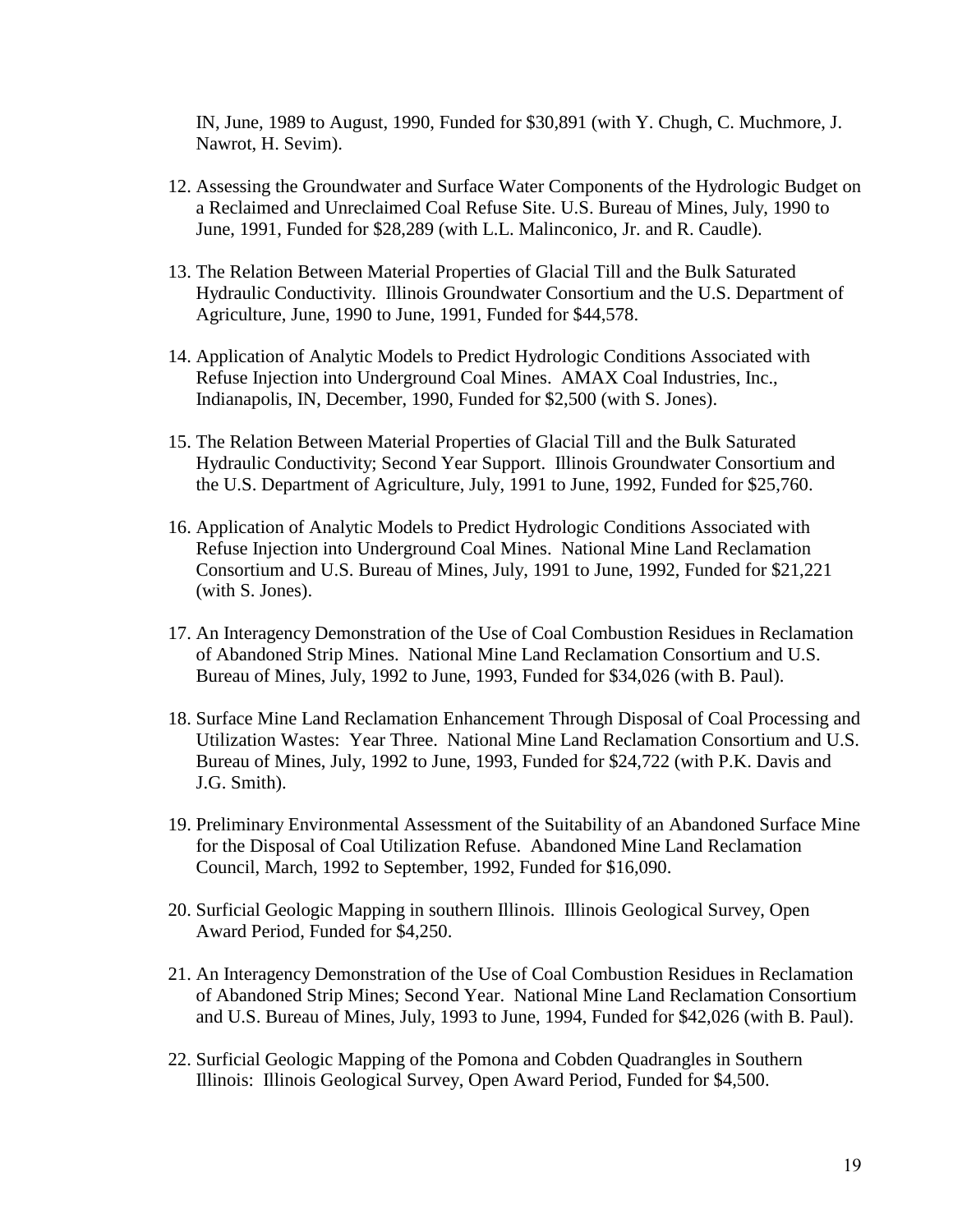- 23. Management of Dry Gas Desulferization (FGD) By-Products in Underground Mines; U.S. Department of Energy/METC, October, 1993 to March, 1996, Funded for \$1,011,043 (with Y. Chugh, E. Thomasson, B. Paul, H. Sevim, R. Honaker, and N. Ghafoori; The portion of this grant under my responsibility was \$189,088).
- 24. Use of Fluidized Bed Combustion By-Products for Liners and Alkali Substitutes; IDENR/ICCI, September, 1994 to August, 1995, Funded for \$99,020 (with B. Paul).
- 25. An Interagency Demonstration of the Use of Coal Combustion Residues in Reclamation of Abandoned Strip Mines; Third Year. National Mine Land Reclamation Consortium and U.S. Bureau of Mines, July, 1994 to June, 1995, Funded for \$42,921 (with B. Paul).
- 26. Development of Environmental Geoscience Computer Laboratory; NSF/ILI, Open Period, Funded for \$26,686 (with M. Blum, M. Berry, R. Fifarek, D. Ravat, and J. Sexton).
- 27. Acquisition of a Mobile B53 Drill Rig, Peabody Coal Company, Open Period, Estimated value \$30,000.
- 28. Surficial Geologic Mapping of the Brownfield Quadrangle in Southern Illinois, Illinois State Geological Survey, June through December, 1995, Funded for \$2,500.
- 29. Use of FBC Ash and SO2 Control By-Products for Liners and Alkali Substitutes, CCI/BECA, September, 1995 through August, 1996, Funded for \$71,108 (with B. Paul).
- 30. Development and Demonstration of a New Approach for Waste Coal Slurry Management Using Natural Utilization By-Products, IDCCA/ICCI, August, 1995 through July, 1997 (with Y.P. Chugh and B. Paul, Esling portion, two years at \$42,274).
- 31. Monitoring of Mines Reclaimed with Mixtures of Spoil and Coal Combustion Residue, IDCCA/ICCI, September, 1996 through August, 1997, Funded for \$29,648, (with B. Paul).
- 32. Management of Dry Gas Desulferization (FGD) By-Products in Underground Mines, Environmental Characterization, Phase 2; U.S. Department of Energy/METC, April, 1996 to March, 1997, (with Y. Chugh, E. Thomasson, B. Paul, H. Sevim, and D. Dutta; The portion of this grant under my responsibility was \$41,610).
- 33. Investigation of Temporal Changes in Intrinsic Permeability within the Vadose Zone of Areas Inundated by Recent Mississippi River Floods, Illinois Groundwater Association and the U.S. Department of Agriculture, September, 1996 through August, 1998, Funded for \$59,485 (with B. DeVantier and T. McDonald).
- 34. Management of Dry Gas Desulferization (FGD) By-Products in Underground Mines, Environmental Characterization, Phase 3; U.S. Department of Energy/METC, April, 1997 to March, 1998, Funded for \$500,000 (with Y. Chugh, E. Thomasson, B. Paul, H. Sevim, and D. Dutta; The portion of this grant under my responsibility was \$60,884).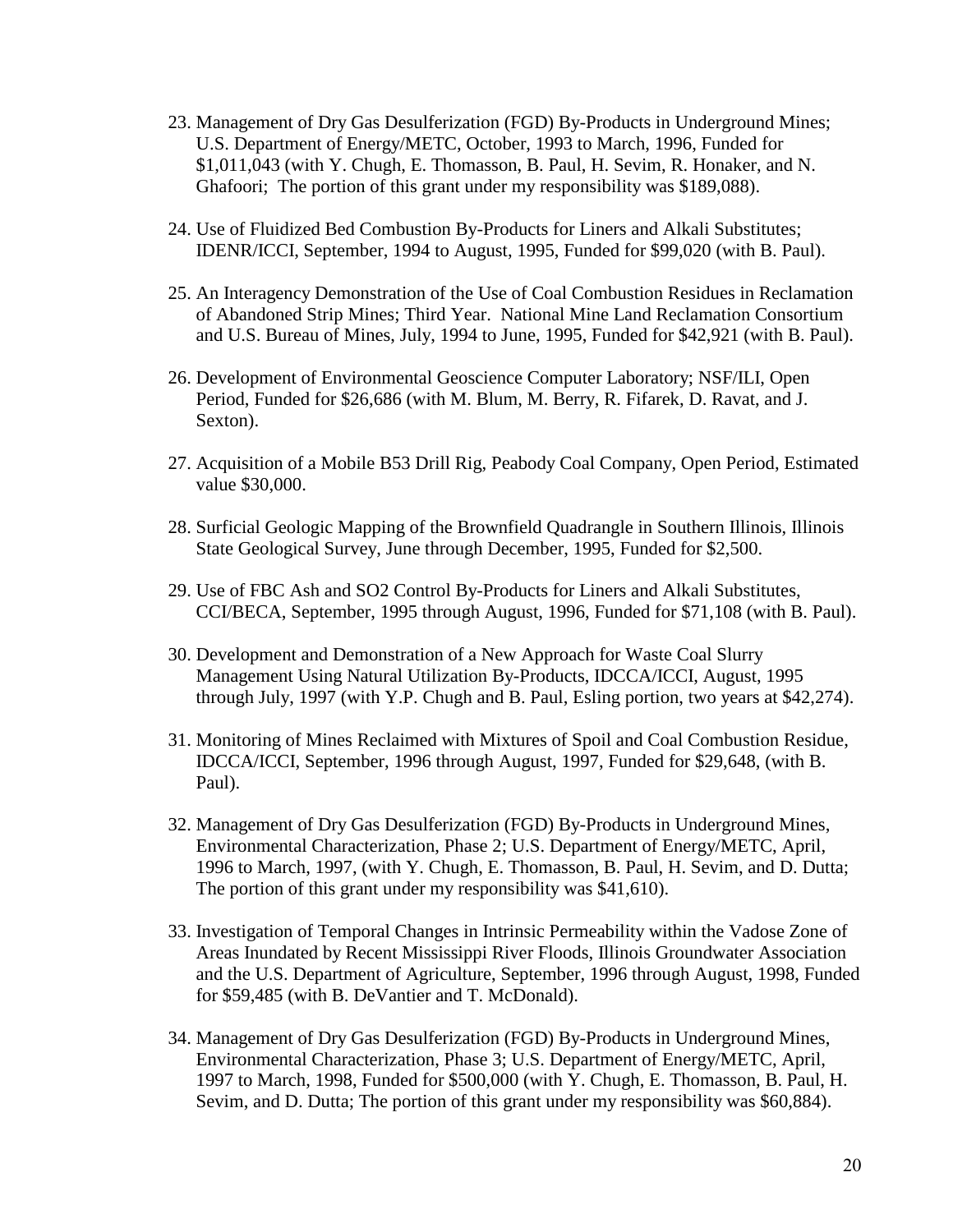- 35. Monitoring of Mines Reclaimed with Mixtures of Spoil and Coal Combustion Residue, Second Year, IDCCA/ICCI, August, 1997 through August, 1998, Funded for \$29,648, (with B. Paul).
- 36. Well Head Delineations in Southern Illinois; Illinois Environmental Protection Agency, September, 1997 to August, 2001, Funded for \$50,800.
- 37. Investigation of Temporal Changes in Intrinsic Permeability within the Vadose Zone of Areas Inundated by Recent Mississippi River Floods (Second Year), Illinois Groundwater Association and the U.S. Department of Agriculture, September, 1998 through August, 1999, Funded for \$47,400 (with B. DeVantier and T. McDonald).
- 38. Management of Dry Gas Desulferization (FGD) By-Products in Underground Mines, Phase 4: Environmental Monitoring; U.S. Department of Energy/METC, September, 1998 to August, 1999 (with Y. Chugh for \$37,878).
- 39. Development of an Expanded Groundwater Flow Model to Facilitate Planning by the Saline Valley Conservancy District, Saline Valley Conservancy District, July, 2005 through June, 2006, Funded for \$22,747.

#### **IX. Publications**

Published Papers

- Roosa, D.M., E.A. Bettis, S.P. Esling, and J.C. Prior, 1984. Natural history of the Lake Calvin Basin of southeast Iowa. Iowa Natural History Association Field Trip Guidebook, 2, 25 p.
- Hallberg, G.R., T.J. Kemmis, N.C. Wollenhaupt, S.P. Esling, E.A. Bettis, and T.J. Bicki, 1984. The overburden, Quaternary stratigraphy of the Conklin Quarry. in Underburden-Overburden, an examination of Paleozoic and Quaternary Strata at Conklin Quarry near Iowa City, Iowa (edited by B.J. Bunker and G.R. Hallberg), Geological Society of Iowa Guidebook, 41, p. 25-62.
- Pauvlik, C.M. and S.P. Esling, 1987. The effects of longwall mining subsidence on the groundwater conditions of a shallow, unconfined aquitard in southern Illinois. 1987 National Symposium on Mining Hydrology, Sedimentation, and Reclamation, Proceedings, University of Kentucky, Office of Continuing Education Engineering, p 189-196.
- Drake, L. and S.P. Esling, 1988. Regional hydrogeology of agricultural drainage wells in Iowa. Geological Society of America, Bulletin, V. 100, No. 7, p. 1131-1139.
- Esling, S.P., and L. Drake, 1988. Erosion of strip-mine spoil in Iowa and its implications for erosion models. Geomorphology, V. 1, No. 4, p. 279-296.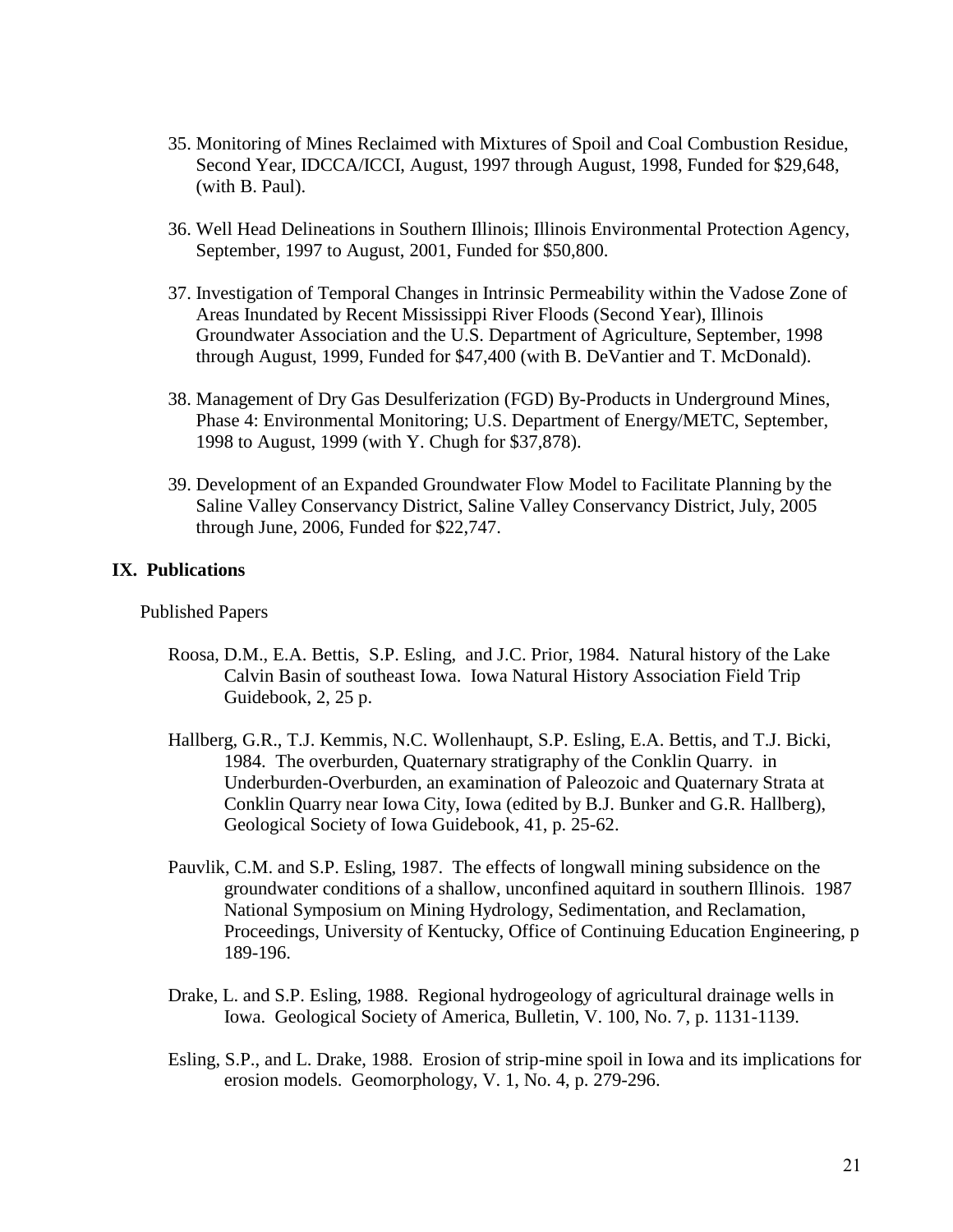- Esling, S.P., W.B. Hughes, and R.C. Graham, 1989. Analysis of sediment properties within the Cache Valley, southern Illinois and implications to the late Pleistocene-Holocene development of the Ohio River Valley. Geology, V. 17, p. 434-437.
- Esling, S.P., L. R. Follmer, E.D. Henderson, M.S. Lannon, and M.H. Riggs, 1991. The surficial geology of the Stonefort, Creal Springs, and Eddyville Quadrangles in southern Illinois. A Chapter in Bulletin 96, Illinois State Geological Survey, p. 45- 59.
- Henderson, E.D., M.S. Lannon, S.P. Esling, M.H. Riggs, and L.R. Follmer, 1992. Quaternary Geology of the Eddyville 7.5 Minute Quadrangle. Illinois State Geological Survey; Open File Series, 1992-8.
- Riggs, M.S., M.S. Lannon, S.P. Esling, and L.R. Follmer, 1992. Quaternary Geology of the Creal Springs 7.5 Minute Quadrangle. Illinois State Geological Survey; Open File Series, 1992-7.
- Lannon, M.S., S.P. Esling, M.S. Riggs, and L.R. Follmer, 1992. Quaternary Geology of the Stonefort 7.5 Minute Quadrangle. Illinois State Geological Survey; Open File Series, 1992-9.
- Drake, L., and S.P. Esling, 1989, Pollution potential and regulation of Agricultural Drainage Wells, Iowa, USA. Water Quality Bulletin, V. 14, No. 3, p. 145-151; 167.
- Esling, S.P., W.B. Hughes, and R.C. Graham, 1989. Analysis of sediment properties within the Cache Valley, southern Illinois and implications to the late Pleistocene-Holocene development of the Ohio River Valley: Reply to a comment by Elizabeth K. Leach. Geology, V. 17, p. 1160-1161.
- Esling, S.P., and R. Caudle, 1990. Free-drainage lysimeters for the determination of infiltration through coal refuse sites: A preliminary evaluation. Proceedings of the First Midwest Region Reclamation Conference, National Mine Land Reclamation Center-Midwestern Region, Coal Extraction and Utilization Center, Southern Illinois University at Carbondale, p 3.1-3.9.
- Esling, S.P., and S.W. Jones, 1990. Analytic models for predicting the effects of refuse injection into underground mines. Proceedings of the Third Conference on Ground Control Problems in the Illinois Coal Basin, Y.P. Chugh, ed., Southern Illinois University at Carbondale, p.83-91.
- Esling, S.P., N. Rorick, K. Hedinger, and T. McDonald, 1991. The relation between material properties of glacial till and the bulk saturated hydraulic conductivity. Proceedings of the First Annual Conference, Illinois Groundwater Consortium, Springfield, IL, April 2, p. 59-69.
- Esling, S.P., S. Jones, N. Rorick, and T. McDonald, 1992. Research on the bulk saturated hydraulic conductivity of glacial till: multiple well and single well test methods.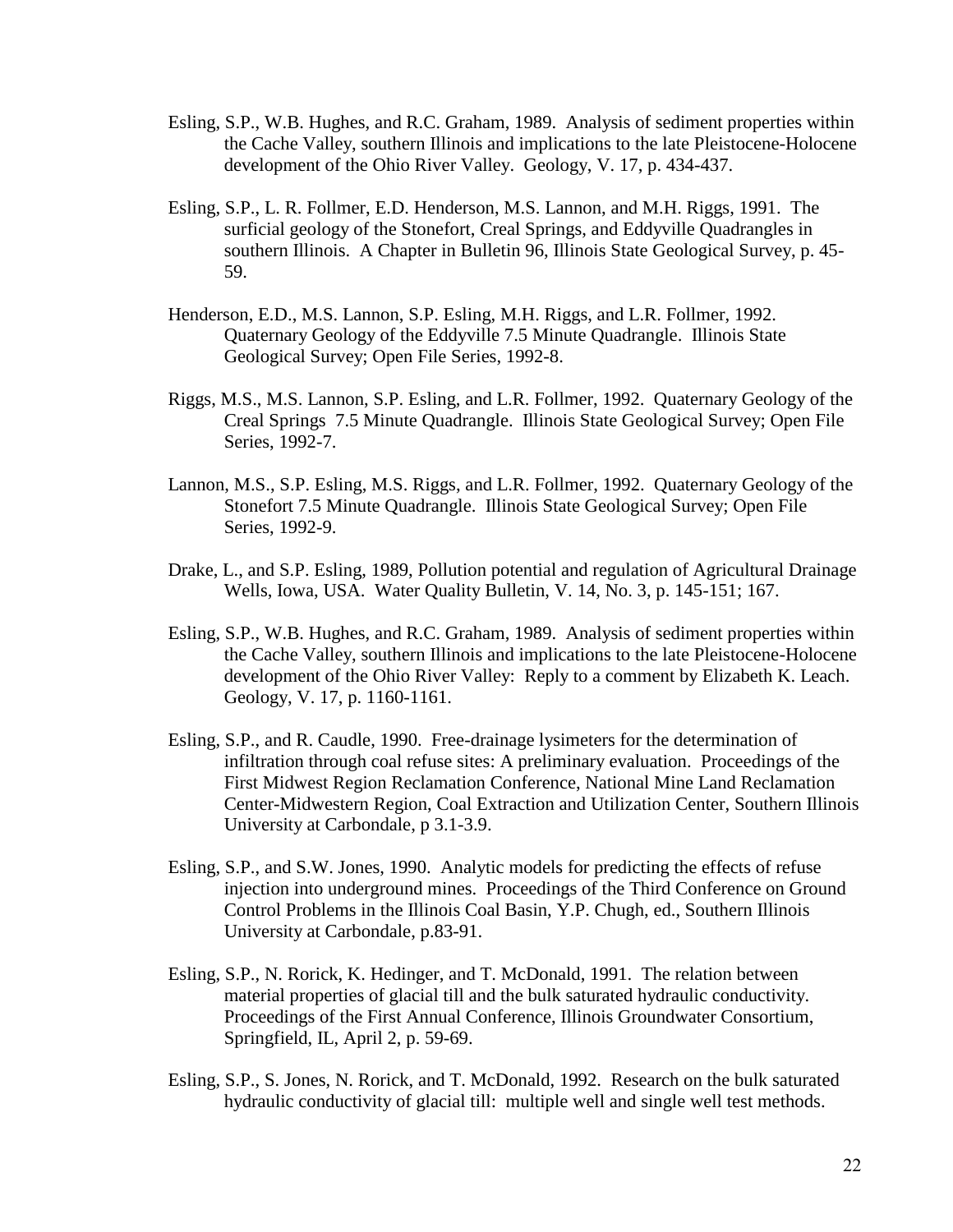Proceedings of the Second Annual Conference, Research on Agricultural Chemicals in Illinois Groundwater: Status and Future Directions II, Illinois Groundwater Consortium, Springfield, IL, April 27-28, p. 82-98.

- Esling, S.P., 1992. The University's role in a new national geologic mapping effort. GSA Today, V. 2, No. 12, p. 263-264.
- Durbin, J, and S. Esling, and B. Paul, 1992. Reclamation of abandoned strip mines using coal combustion residues as fill: hydrogeologic evaluation of the Forsythe-Energy #5 Test Site. 14th Annual Abandoned Mine Land Conference, New Trends - Utilization of Recycled Materials and Waste Products in Mine Reclamation, Addendum to the Proceedings.
- Paul, B., S. Esling, F. Pisani, and K. Krishnamurthy, 1992. Reclamation of Abandoned Strip Mines Using Coal Combustion Residues as Fill: Materials Characterization for a Test at Forsythe-Energy #5. Proceedings, 14th Annual Abandoned Mine Land Conference, New Trends - Utilization of Recycled Materials and Waste Products in Mine Reclamation, p. 361-380.
- Esling, S.P., T. McDonald, P. Townsend, and N. Rorick, 1993. Research on the bulk saturated hydraulic conductivity of glacial till: Guelph permeameter tests and numeric methods. Proceedings of the Second Annual Conference, Research on Agricultural Chemicals in Illinois Groundwater: Status and Future Directions III, Illinois Groundwater Consortium, Makanda, IL, March 31-April 1, p. 132-158.
- Esling, S.P., T. McDonald, and L.L. Malinconico, Jr., 1993. Assessing the groundwater and surface water components of the hydrologic budget at an active coal refuse site, Southern Illinois: Implications from single rare hydrologic events. Proceedings of the NMLRC Symposium 1993, (Y.P. Chugh and D. Davin, editors), p. 57-73.
- Paul, B., and S.P. Esling, 1993. Use of coal combustion by-products as fill in reclamation: impacts on groundwater. Proceedings of the NMLRC Symposium 1993, (Y.P. Chugh and D. Davin, editors), p. 171-187.
- Paul, B., and S.P. Esling, 1994. Use of coal combustion by-products as a substitute fill in mine reclamation: preliminary assessment of groundwater impacts. in Management of High Sulfur Coal Combustion Residues: Issues and Practices (Y.P. Chugh and G. Beasley, editors), p. 167-181.
- Esling, Steven, 1996. Instruments for Monitoring the Vadose Zone of Sites Reclaimed with Coal Combustion By-Products. in the Proceedings, Coal Combustion By-Products Interactive Forum, Office of Surface Mining, Reclamation and Enforcement, U.S. Department of the Interior, Southern Illinois University.
- Esling, Steven, M. Fielding, and B. Paul, 1996. Groundwater conditions around a coalcombustion residue site in southern Illinois. Successes and Failures: Applying Research Results to Insure Reclamation Results, Proceedings of the American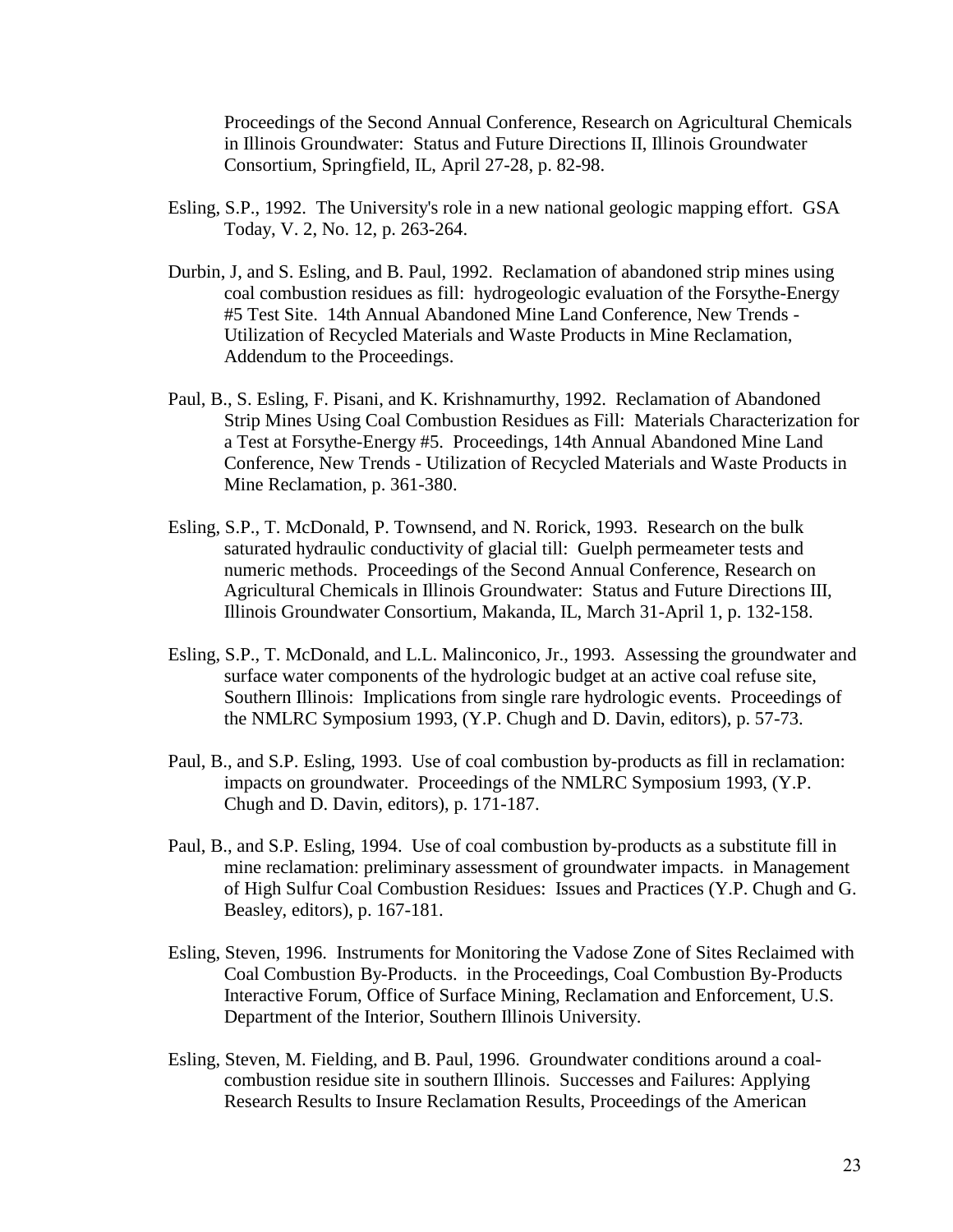Society of Surface Mining and Reclamation, Thirteenth Annual Meeting, May 18-23, Knoxville, TN, p.703-712.

- Chugh, Y.P., B. Paul, S. Esling, H. Sevim, T. McDonald, D. Dutta, E. Thomasson, and E. Mehnert, 1997. Field scale hydraulic and pneumatic coal combustion byproduct injection – Part II. Pushing the Envelope, Proceedings of the 1997 International Ash Utilization Symposium, October 20-22, Lexington, KY, p.495-508.
- Esling, S.P., B. DeVantier, and T. McDonald, 1998. An investigation of temporal changes in soil permeability within the vadose zone of areas inundated by floods. Research on Agricultural Chemicals in Illinois Groundwater: Status and Future Directions, Proceedings of the Eight Annual Illinois Groundwater Consortium Conference, April 1-2, 1998, Makanda, IL, p. 186-201.
- DeVantier, B.A., S.P. Esling, T. McDonald, and K. Adhikary, 1999. Field and laboratory permeability determination in vadose zone soils from areas inundated by floods. Research on Agricultural Chemicals in Illinois Groundwater: Proceedings of the Ninth Annual Illinois Groundwater Consortium Conference, April 1, 1999, Makanda, IL, p. 62-76.
- Esling S.P., B.A. DeVantier, X. Zeng, and T. McDonald, 2000. An investigation of temporal changes in soil permeability within the vadose zone of areas inundated by floods. Research on Agricultural Chemicals in Illinois Groundwater: Status and Future Directions, Proceedings of the Tenth Annual Illinois Groundwater Consortium Conference, April 13, 2000, Makanda, IL, p. 1-11.
- Esling, S.P., and Paul, B., 2001. Hydrologic Monitoring at Three Mine Sites Reclaimed with Mixtures of Spoil and Coal Combustion Residues in Illinois.Proceedings of The Use and Disposal of Coal Combustion By-Products at Coal Mines: A Technical Interactive Forum, April 10-13, 2000, Morgantown, West Virginia, U.S. Department of Energy, The National Energy Technology Center, p. 212-220.
- Esling, S.P., Keller, J.E., and Miller, K.J., 2008. Reducing capture zone uncertainty with a systematic sensitivity analysis. Ground Water, 46(4), 570-578.
- Esling, S.P., and Keller, J.E., 2009. A user interface for the Kansas Geological Slug test model. Ground Water, 47(4), 587-590.

Published Abstracts

- Esling, S.P., G.R. Hallberg, T.J. Bicki, and T.E. Fenton, 1980. New complexities of the high terrace of Lake Calvin. Iowa Academy of Science, Abstracts of Papers, 92nd Session, Simpson College, Iowa.
- Graeff, R., S.P. Esling, and L. Drake, 1981. Delineation of Iowa aquifers potentially impacted by agricultural drainage wells. Iowa Academy of Science, Abstracts of Papers, 93rd Session, Coe College, Iowa.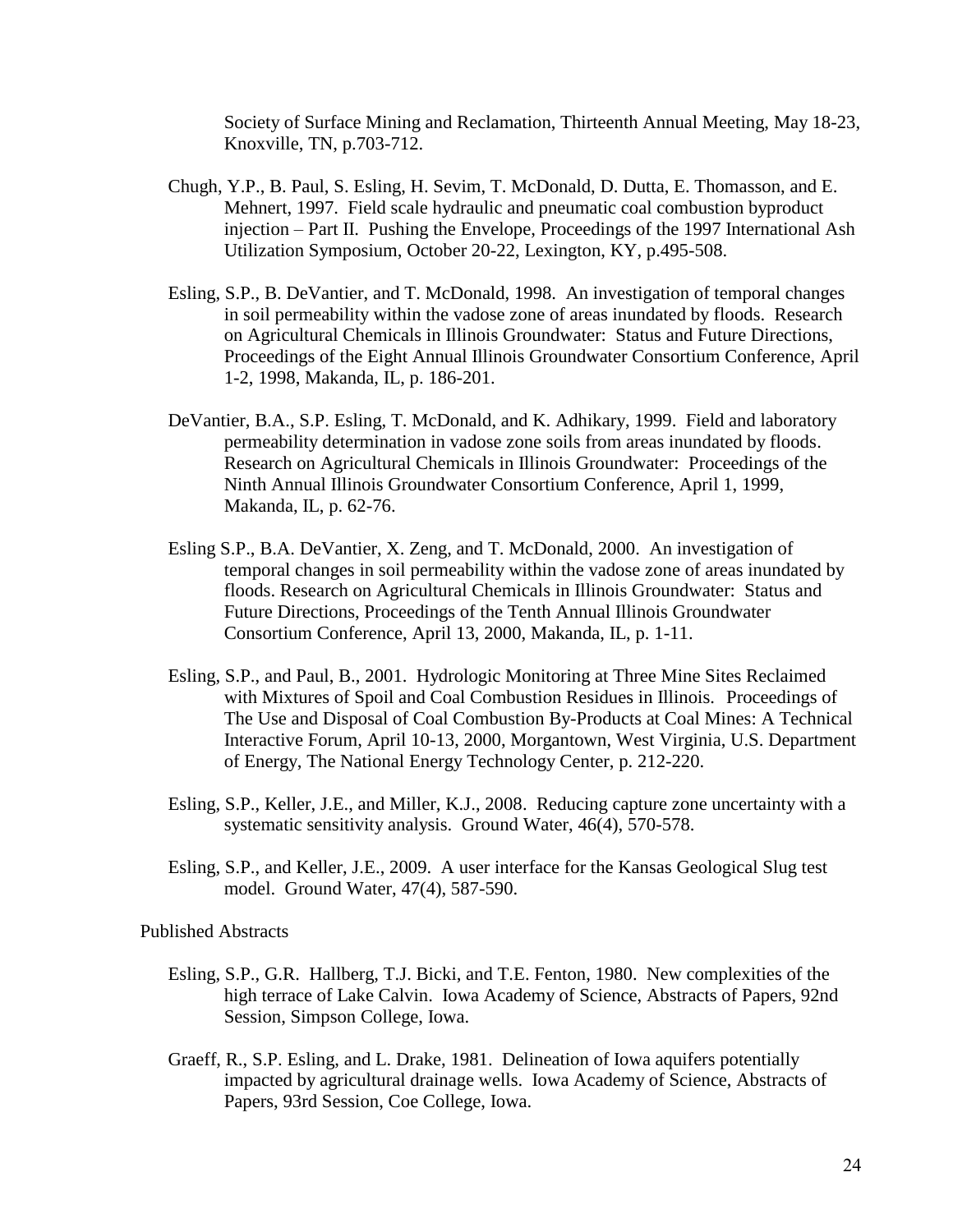- Van Biersel, T.P., P.C. Reed, and S.P. Esling, 1984. Morphological delineation of an oil brine plume within a shallow aquifer in Bond County, Illinois, using earth resistivity measurements. Annual Meeting of the Geological Society of America, Abstracts with Programs, V. 16, No. 7.
- Esling, S.P. and L. Drake, 1984. Iowa agricultural drainage wells a hydrogeologic first approximation. Midwest Groundwater Conference, 29th Annual Meeting, Program with Abstracts, Lawrence, Kansas, p. 10.
- Esling, S.P. and Hallberg, G.R., 1985. Development of the Mississippi River from the Late Illinoian through the early Holocene as recorded in terrace remnants along the lower Iowa and Cedar Rivers, southeast Iowa. Pleistocene Geology and Evolution of the Upper Mississippi Valley (a Working Conference), Abstracts and Field Trip Guide, R.S. Lively, Coordinator, Sponsored by the Minnesota Geological Survey and the University of Minnesota, p. 55-57.
- Malinconico, L.L., Jr., D.M. Sharpe, S.P. Esling, and T. Larson, 1986. Teaching software for the environmental Sciences. (Abstract) Envirosoft 86, Newport Beach, November 19-21, 1986.
- Pauvlik, C.M. and S.P. Esling, 1987. The effects of longwall mining subsidence on the hydrogeology and groundwater chemistry of a shallow, unconfined aquitard in southern Illinois. 21st Annual Meeting of the North-Central Section, Geological Society of America, Abstracts with Programs, V. 19, No. 4, p 238.
- Hayes, B.R. and S.P. Esling, 1987. Application of a numerical model to brine contamination at the Beaver Creek Oil Field in Bond County, Illinois. Midwest Groundwater Conference, 32nd Annual Meeting, Program with Abstracts, Madison, Wisconsin.
- Sharpe, D., L.L. Malinconico, Jr., S.P. Esling, T. Larson, and C.A. Struss, 1987. Instructional simulations for environmental sciences. Proceedings of the University Council on Water Resources, Inc., 1987 Annual Meeting, p. 181.
- Malinconico, L.L., S.P. Esling, D.M. Sharpe, T.A. Larson, and C.A. Struss, 1988. Integrated courseware for instruction in physical geology and earth sciences. Annual Meeting of the Geological Society of America, Abstracts with Programs, V. 20, No. 7.
- Drake, L.D. , and S.P. Esling, 1989. Agricultural Drainage Wells in Iowa. American Association for the Advancement of Science, 155th National Meeting, Abstracts of Papers, p. 75...
- Brammer, J.; and S.P. Esling, 1989. A Free-drainage lysimeter design for quantifying infiltration and sampling water in the unsaturated zone. Annual Meeting of the Geological Society of America, Abstracts with Programs, V. 21, No. 7.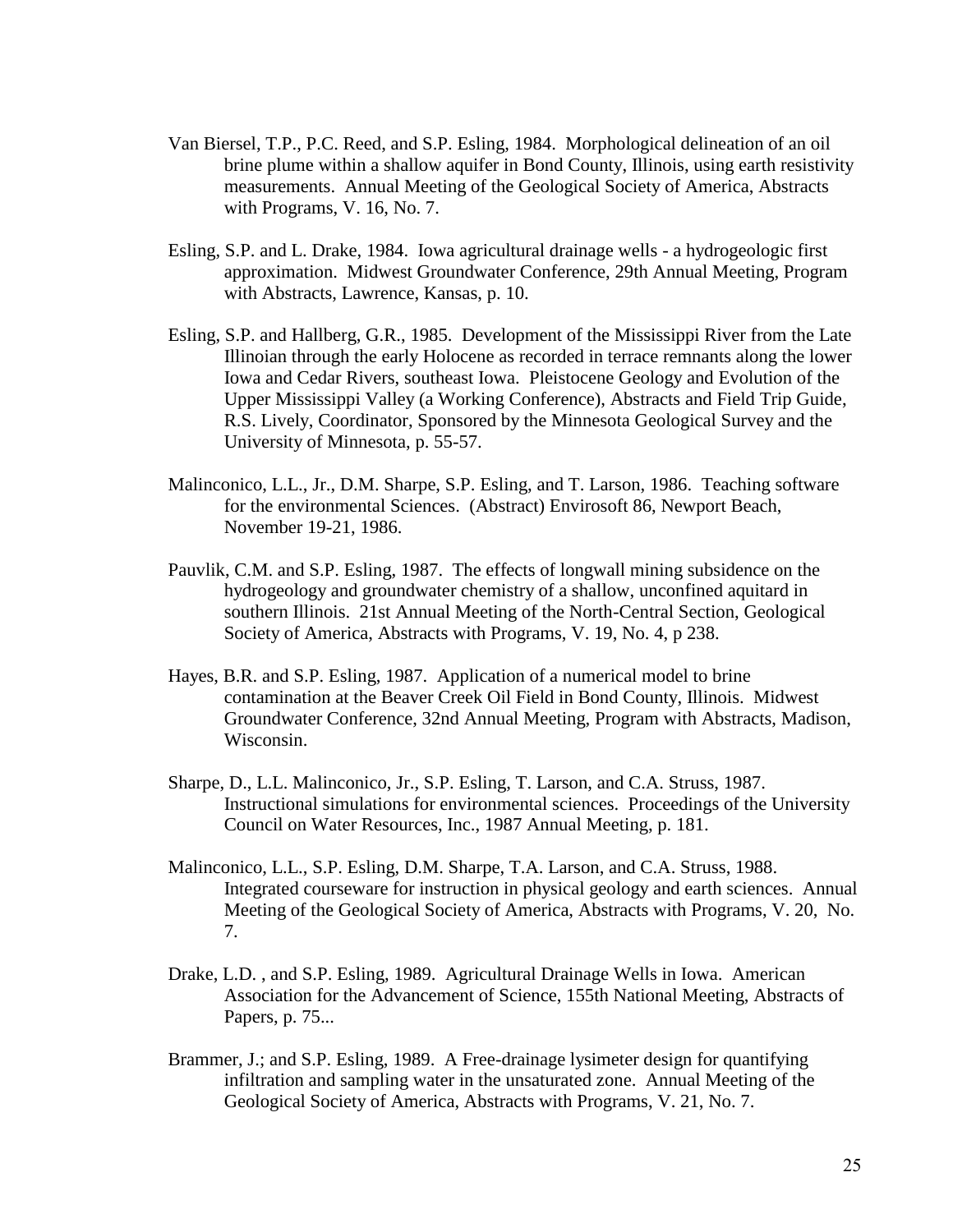- Dennis, A. Maxwell; R.N. Guillemette, and S.P. Esling, 1989. The hydrogeology and geochemistry of an abandoned surface coal mine containing acid and neutral lakes. Geological Society of America, Abstracts with Programs, V. 21, No. 7.
- Esling, S.P., and R. Caudle, 1989. Development of a methodology for field determination of hydrologic system components on abandoned and reclaimed coal refuse sites. Acid Mine Drainage Workshop, The National Mine Land Reclamation Center, West Virginia University, Morgantown, WV, p. 41.
- Esling, S.P., 1992. Improving piezometer (slug) test analyses with radial finite difference flow models. Joint Meeting of the Illinois Groundwater Association and the Illinois-Indiana Section of the American Institute of Professional Geologists, Program with Abstracts, Starved Rock State Park, October 15-16. p. 9.
- Rorick, N. and S.P. Esling, 1992. In-situ determination of hydraulic conductivity of Illinoian Till. Joint Meeting of the Illinois Groundwater Association and the Illinois-Indiana Section of the American Institute of Professional Geologists, Program with Abstracts, Starved Rock State Park, October 15-16. p. 5.
- Esling, S.P., T.A. McDonald, and N. Rorick, 1992. Determining the bulk saturated hydraulic conductivity of fractured low-permeable materials with a single well test. Annual Meeting of the Geological Society of America, Abstracts with Programs, V. 24, No. 7, p. 201.
- McDonald, T.A., R.J. Padget, and S.P. Esling, 1992. Field-saturated hydraulic conductivity of surficial deposits along the southern extent of the Illinoian glaciation, southern Illinois. Annual Meeting of the Geological Society of America, Abstracts with Programs, V. 24, No. 7, p. 300.
- McDonald, T.A. and S.P. Esling, 1993. Infiltration through coal refuse in southern Illinois: Uncovering lateral flow by applying multiple field techniques. Midwest Groundwater Conference, 38th Annual Meeting, Program with Abstracts, Champaign, Illinois, p. 54.
- Varsa, S.R., and S.P. Esling, 1994. Potential for groundwater contamination from yard waste composting facilities in Illinois: An example from southern Illinois. Rocky Mountain Conference on Analytical Chemistry, Abstracts.
- Esling, S.P., McDonald, T., and Mehnert, E., 1996. Methods for characterizing the hydrogeology of an underground mine for disposal of coal combustion residues. Joint Meeting of the Illinois Groundwater Association and the Illinois-Indiana Section of the American Institute of Professional Geologists, Program with Abstracts, Starved Rock State Park, October 9-10 p. 7.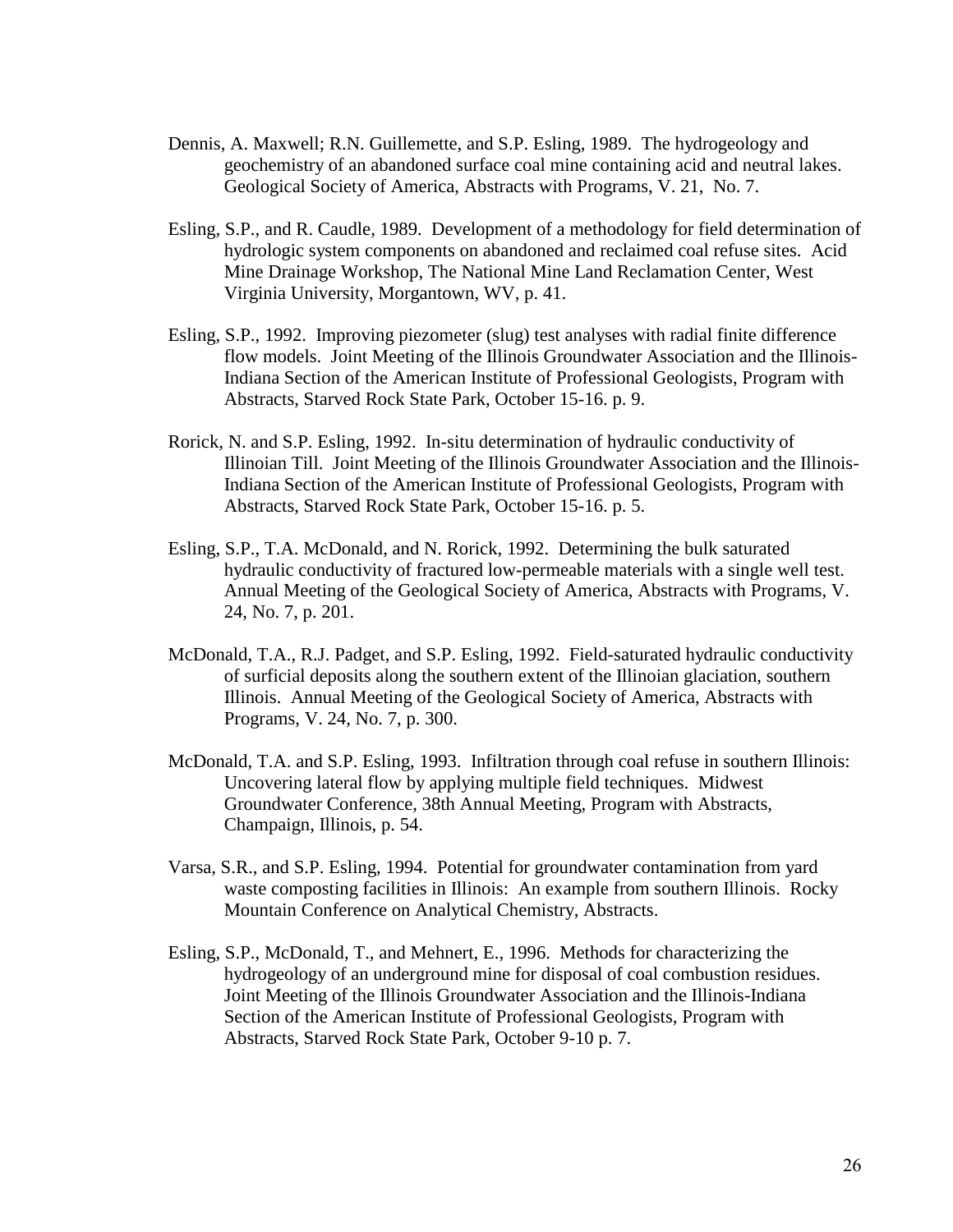- Esling, S.P., and B. Paul, 1998. Monitoring mines reclaimed with mixtures of spoil and coal combustion residues. Illinois Clean Coal Institute, Abstracts of Presentations for the 16<sup>th</sup> Annual Contractors Meeting, July 28, 1998, p. 21.
- Keller, J. and Esling, S., 2008. Creation of a highly accurate axisymmetric numerical model for the analysis of aquifer tests (abstract). In Program with Abstracts, Illinois Groundwater Association Conference, April 8, Peoria, Illinois.

#### Book Editor

Esling, S.P., and M.D. Blum (editors), 1995. Quaternary Sections in Southern Illinois and Southeast Missouri. Midwest Friends of the Pleistocene, Guidebook for the 42nd Annual Meeting, Department of Geology, Southern Illinois University, Carbondale, Illinois.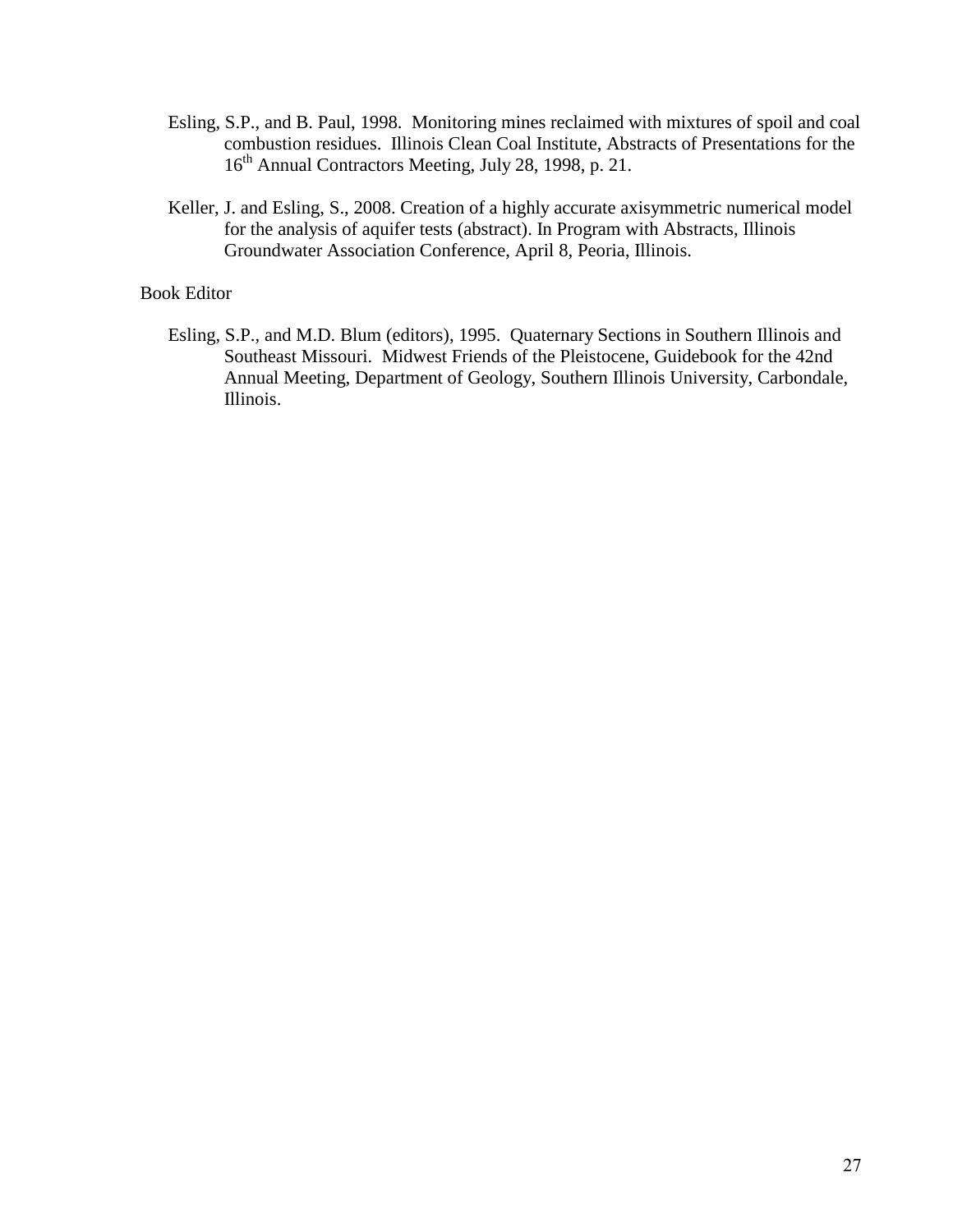- Drake, L., S.P. Esling, and R. Graeff, 1980. Underground injection control in Iowa, Annual Progress Report. Environmental Protection Agency Grant G100716501, fiscal year 1980.
- Esling, S.P. and J. Nott, 1980. Geologic overview of Louisa County, Iowa and vicinity. in the Southeast Iowa Lake Calvin Area Paleo-Indian Survey Final Report, R. Shutler, Jr. and T. Charlton, Directors, p. 24-46.
- Esling, S.P., 1984. The paleohydrology of the Mississippi River at replacement Lock and Dam 26. Final Report to the US Army Corps of Engineers, St. Louis District, St. Louis, Missouri, 50 p.
- Esling, S.P., 1984. The Quaternary History of the lower Iowa and Cedar Rivers, southeast Iowa. Unpublished Ph.D. Dissertation, University of Iowa, 451 p.
- Esling, S.P., and L.L. Malinconico, Jr., 1987. Annual report on the progress of the surficial geologic mapping and geophysical mapping of the Creal Springs and Eddyville Quadrangles in southern Illinois. Submitted to The Illinois State Geological Survey.
- Esling, S.P., and L.L. Malinconico, Jr., 1986. Annual report on the progress of the surficial geologic mapping and geophysical mapping of the Stonefort and Waltersburg Quadrangles in southern Illinois. Submitted to The Illinois State Geological Survey.
- Esling, S.P., and H. Hesketh, 1987. A plan of study of the Trojan Corporation Gypsum Pond area on groundwater quality, Wolf Lake, Illinois. Submitted to Trojan Corporation for consideration by the Illinois Environmental Protection Agency.
- Malinconico, L.L., Jr.; J. Sexton; and S.P. Esling, 1987. Evaluation of potential groundwater contamination by oil wells in Crawford County, Illinois. Submitted to: Energy Resources of Indiana, Inc., 17 p.
- Esling, S.P., 1987, Report on the project to reformat the SOAP data base. Submitted to the Illinois Department of Mines and Minerals, 9 p.
- Drake, L. and S.P. Esling, 1988. Agricultural Drainage Wells in Iowa. Iowa Groundwater Association Newsletter.
- Esling, S.P. and J. Brammer, 1988. Statistical Analysis of the SOAP data base. Submitted to the Illinois Department of Mines and Minerals, 20 p.
- Esling, S.P., and R. Caudle, 1989. Development of a methodology for field determination of hydrologic system components on abandoned and reclaimed coal refuse sites. Final Report for Fiscal Year 1989, submitted to the National Mine Land Reclamation Center, 22 p, plus figures and appendices.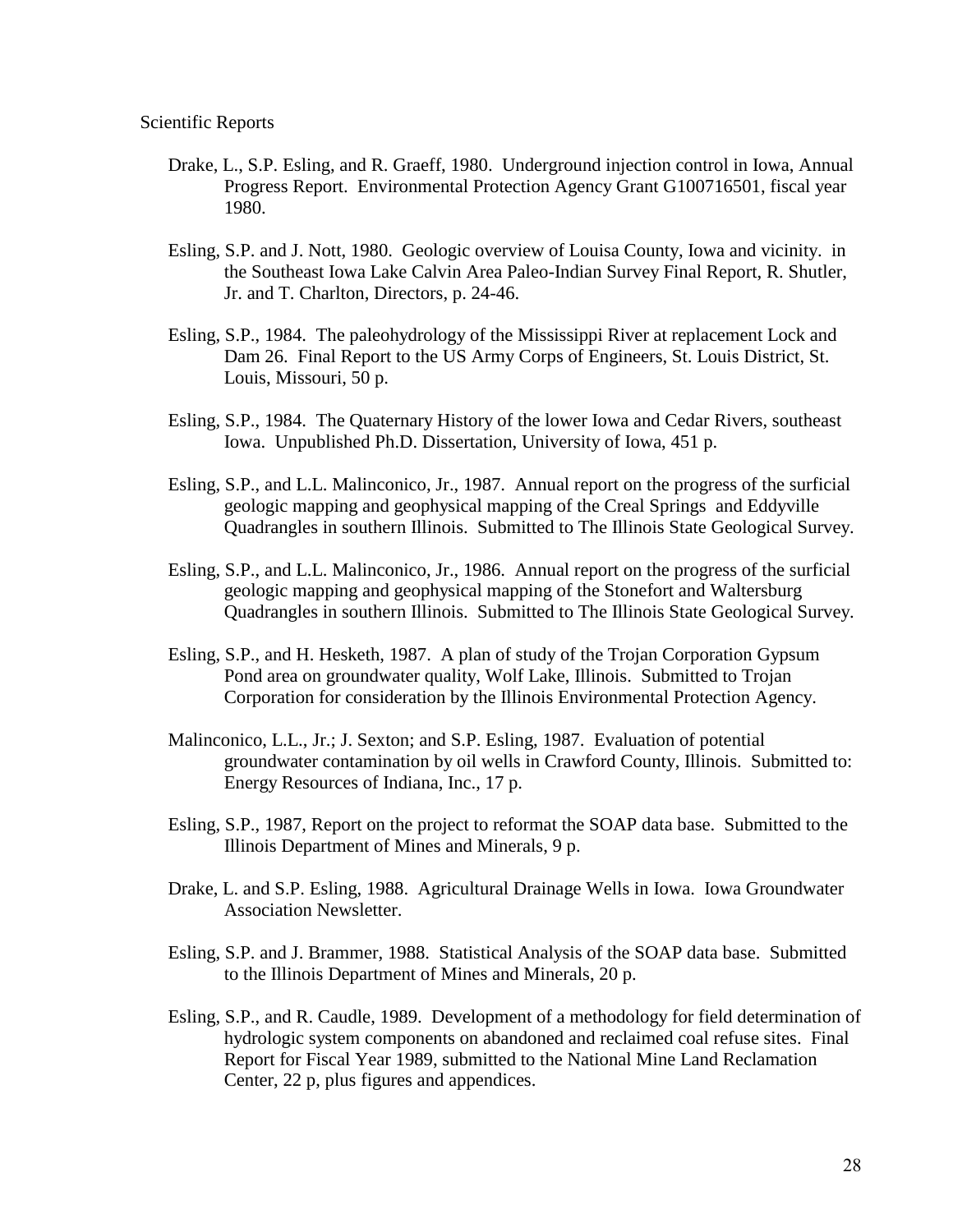- Esling, S.P., and R. Caudle, 1990. Development of a methodology for field determination of hydrologic system components on abandoned and reclaimed coal refuse sites. Final Report for Fiscal Year 1990, submitted to the National Mine Land Reclamation Center, 22 p, plus figures and appendices.
- Esling, S.P., and S.W. Jones. 1992. Application of Analytic Models to Predict Hydrologic Conditions Associated with Refuse Injection into Underground Coal Mines. Final Report, National Mine Land Reclamation Center, Project SIUC#17, 27 p.
- Durbin, J., and S. Esling, and B. Paul, 1992. Preliminary Hydrogeologic Evaluation of the Energy-Forsythe #5 Project Site. Final Report, Abandoned Mine Land Reclamation Council, November, 1992, 21 p., Figures, Appendices.
- Davis, P.K., J.P. Smith, and S.P. Esling, 1993. Surface Mine Land Reclamation Enhancement through Disposal of Coal Processing and Utilization Wastes. Final Report, National Mine Land Reclamation Center, 38 p.
- Esling, S.P., T. McDonald, K. Hedinger, J. Brammer, R.D. Caudle, L.L. Malinconico, 1995. Development of a methodology for field determination of hydrologic system components on abandoned and reclaimed coal refuse sites. Final Report, submitted to the National Mine Land Reclamation Center, 26 p, plus figures and appendices.
- Trent, G.C., and S.P. Esling, 1995. The Big Muddy Valley. Midwest Friends of the Pleistocene, Guidebook for the 42nd Annual Meeting, Esling, S.P., and Blum, M.D., editors, Department of Geology, Southern Illinois University, Carbondale, Illinois, p. 1.1-1.24.
- Esling, S.P., W.B. Hughes, C. Hemingway, E. Sloneker, R.C. Graham, and L.R. Follmer, 1995. The Cache Valley. Midwest Friends of the Pleistocene, Guidebook for the 42nd Annual Meeting, Esling, S.P., and Blum, M.D., editors, Department of Geology, Southern Illinois University, Carbondale, Illinois, p. 3.1-3.27.
- Esling, S.P., and B. Paul, 1998. Monitoring mines reclaimed with mixtures of coal combustion residues, Final Technical Report, Illinois Clean Coal Institute, 18 p, plus figures and appendices.
- Little, B., J. Keller, K. Miller, and S.P. Esling, 1999. Delineation of a Well Head Protection Area, Albion, Illinois. Report to the Illinois Environmental Protection Agency, 9 p, plus figures.
- Miller, K., J. Keller, and S.P. Esling, 1999. Delineation of a Well Head Protection Area, Grayville, Illinois. Report to the Illinois Environmental Protection Agency, 9 p, plus figures.
- Beanland, S., J. Keller, K. Miller, and S.P. Esling, 1999. Delineation of a Well Head Protection Area, Keensburg, Illinois. Report to the Illinois Environmental Protection Agency, 9 p, plus figures.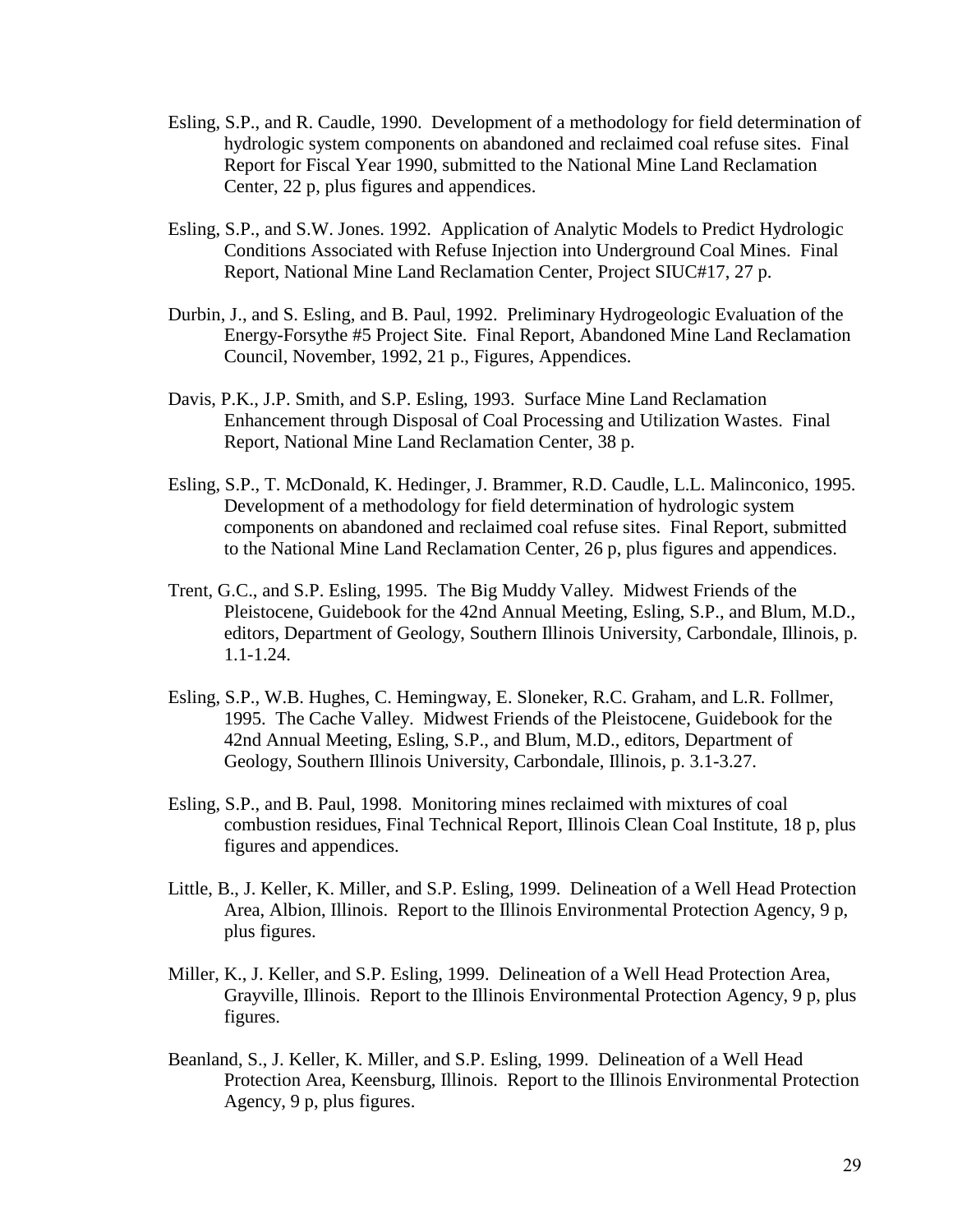- Keller, J., K. Miller, and S.P. Esling, 2000. Delineation of a Well Head Protection Area, Maryville, Illinois. Report to the Illinois Environmental Protection Agency, 12 p, plus figures.
- Snelton, B., K. Miller, and S.P. Esling, 2000. Delineation of a Well Head Protection Area, Maeystown, Illinois. Report to the Illinois Environmental Protection Agency, 11 p, plus figures.
- Devore, C., J. Keller, K. Miller, and S.P. Esling, 2000. Delineation of a Well Head Protection Area, Marshall, Illinois. Report to the Illinois Environmental Protection Agency, 11 p, plus figures.
- Miller, I.S., and S.P. Esling, 2001. Delineation of a Well Head Protection Area, Belknap, Illinois. Report to the Illinois Environmental Protection Agency, 9 p, plus figures.
- Miller, I.S., and S.P. Esling, 2001. Delineation of a Well Head Protection Area, Karnak, Illinois. Report to the Illinois Environmental Protection Agency, 9 p, plus figures.
- Miller, I.S., and S.P. Esling, 2001. Delineation of a Well Head Protection Area, Tamms, Illinois. Report to the Illinois Environmental Protection Agency, 9 p, plus figures.
- Miller, I.S., and S.P. Esling, 2001. Delineation of a Well Head Protection Area, South Water, Illinois. Report to the Illinois Environmental Protection Agency, 9 p, plus figures.
- Scheidt, B., M. McGuire, and S.P. Esling, 2001. Delineation of a Well Head Protection Area, Bone Gap, Illinois. Report to the Illinois Environmental Protection Agency, 8 p, plus figures.
- Scheidt, B., F. Jeng, and S.P. Esling, 2001. Delineation of a Well Head Protection Area, Flat Rock, Illinois. Report to the Illinois Environmental Protection Agency, 7 p, plus figures.
- Baxter, L., C. Johnson, and S.P. Esling, 2001. Delineation of a Well Head Protection Area, Westfield, Illinois. Report to the Illinois Environmental Protection Agency, 8 p, plus figures.
- Scheidt, B., K. Kirkham, and S.P. Esling, 2001. Delineation of a Well Head Protection Area, New Haven, Illinois. Report to the Illinois Environmental Protection Agency, 9 p, plus figures.
- Scheidt, B., A. True, and S.P. Esling, 2001. Delineation of a Well Head Protection Area, Norris City, Illinois. Report to the Illinois Environmental Protection Agency, 9 p, plus figures.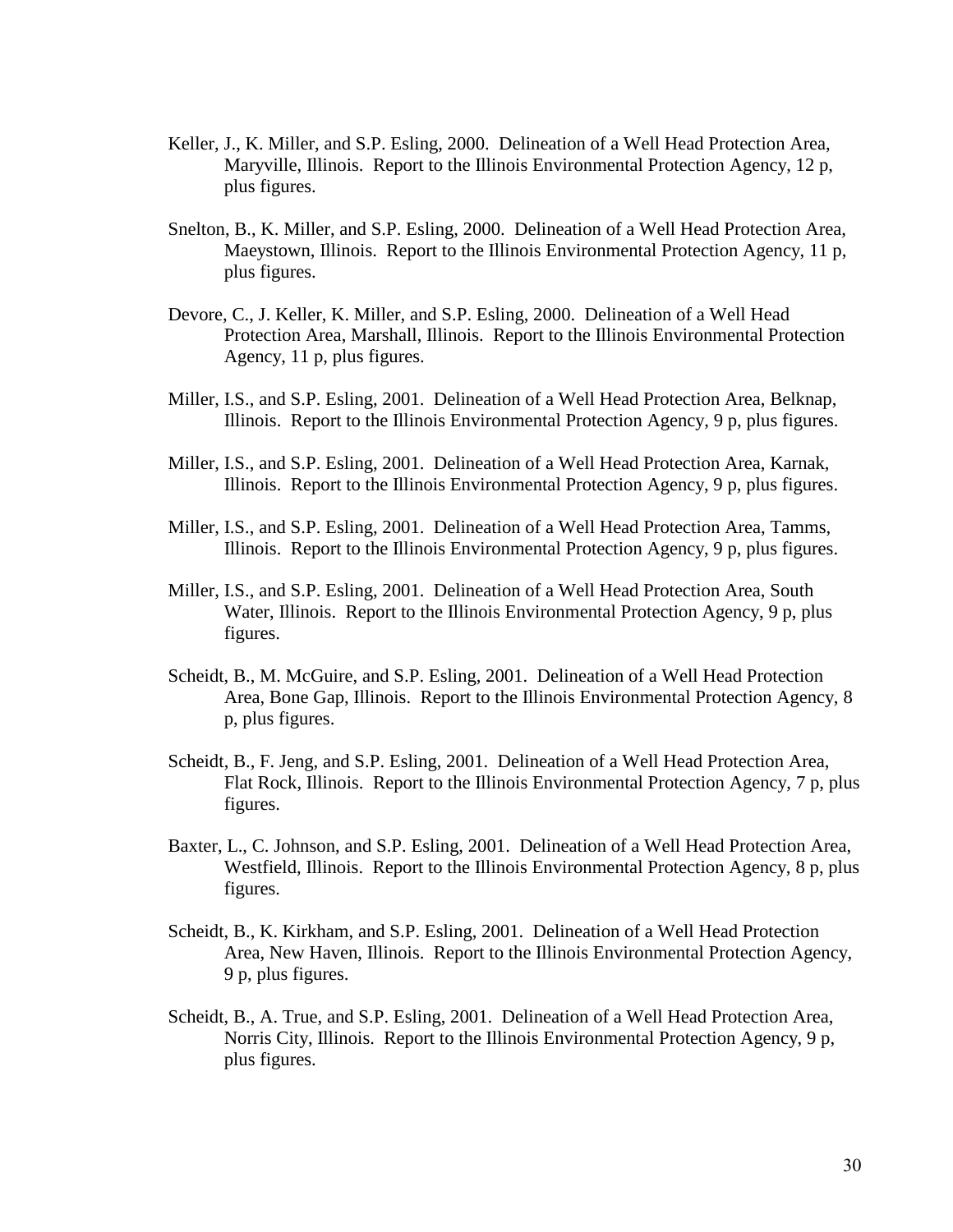- Scheidt, B., and S.P. Esling, 2001. Delineation of a Well Head Protection Area, Lawrenceville, Illinois. Report to the Illinois Environmental Protection Agency, 11 p, plus figures.
- Ghosh, D., and S.P. Esling, 2001. Delineation of a Well Head Protection Area, Iuka, Illinois. Report to the Illinois Environmental Protection Agency, 6 p, plus figures.
- Ghosh, D., and S.P. Esling, 2001. Delineation of a Well Head Protection Area, Robinson-Palestine, Illinois. Report to the Illinois Environmental Protection Agency, 11 p, plus figures.
- Devore, C., and S.P. Esling, 2001. Delineation of a Well Head Protection Area, Anna Jonesboro, Illinois. Report to the Illinois Environmental Protection Agency, 10 p, plus figures.
- Zeng, X., T. Reilly, and S.P. Esling, 2001. Delineation of a Well Head Protection Area, Hume, Illinois. Report to the Illinois Environmental Protection Agency, 9 p, plus figures.
- Miller, K., and S.P. Esling, 2001. Delineation of a Well Head Protection Area, Germantown, Illinois. Report to the Illinois Environmental Protection Agency, 13 p, plus figures.
- Phil, M., B. Schiedt, C. Johnson, and S.P. Esling, 2001. Delineation of a Well Head Protection Area, Bartelso, Illinois. Report to the Illinois Environmental Protection Agency, 9 p, plus figures.
- Radhakrishnan, P., C. Johnson, and S.P. Esling, 2001. Delineation of a Well Head Protection Area, Hindsboro, Illinois. Report to the Illinois Environmental Protection Agency, 8 p, plus figures.
- Lake, M., C. Johnson, and S.P. Esling, 2001. Delineation of a Well Head Protection Area, Ashmore, Illinois. Report to the Illinois Environmental Protection Agency, 9 p, plus figures.
- Scheidt, B., E. Molander, and S.P. Esling, 2001. Delineation of a Well Head Protection Area, Montrose, Illinois. Report to the Illinois Environmental Protection Agency, 8 p, plus figures.
- Scheidt, B., C. Crawford, and S.P. Esling, 2001. Delineation of a Well Head Protection Area, Teutopolis, Illinois. Report to the Illinois Environmental Protection Agency, 9 p, plus figures.
- Johnson, C., and S.P. Esling, 2001. Delineation of a Well Head Protection Area, St. Rose, Illinois. Report to the Illinois Environmental Protection Agency, 11 p, plus figures.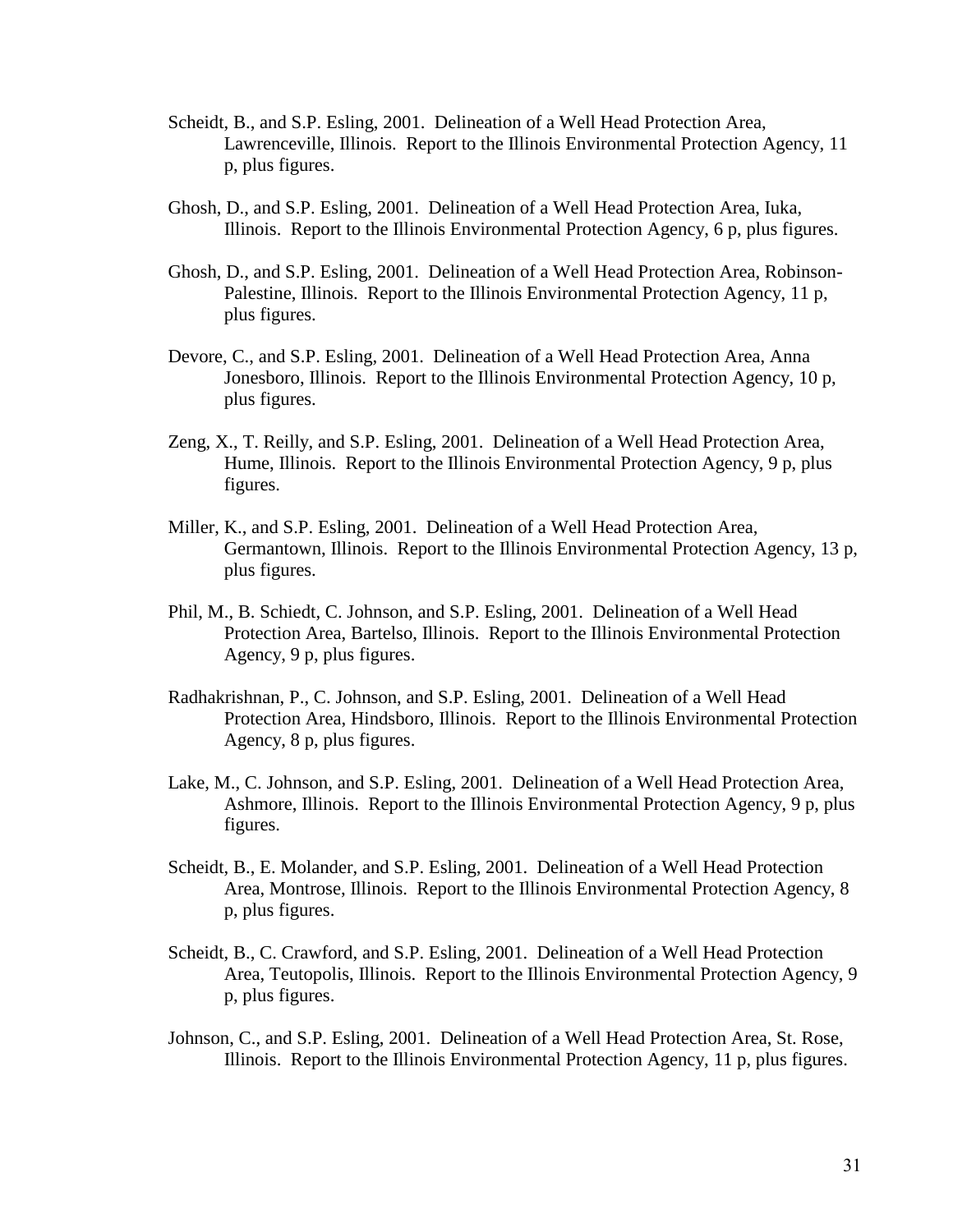- McGuire, M., J. Keller, K. Miller, and S.P. Esling, 2001. Delineation of a Well Head Protection Area, East Alton, Illinois. Report to the Illinois Environmental Protection Agency, 10 p, plus figures.
- McGuire, M., J. Keller, K. Miller, and S.P. Esling, 2001. Delineation of a Well Head Protection Area, Wood River, Illinois. Report to the Illinois Environmental Protection Agency, 10 p, plus figures.
- McGuire, M., J. Keller, K. Miller, and S.P. Esling, 2001. Delineation of a Well Head Protection Area, Hartford, Illinois. Report to the Illinois Environmental Protection Agency, 10 p, plus figures.
- Ghosh, D., and S.P. Esling, 2001. Delineation of a Well Head Protection Area, Vermillion, Illinois. Report to the Illinois Environmental Protection Agency, 13 p, plus figures.
- Scheidt, B., and S.P. Esling, 2001. Delineation of a Well Head Protection Area, St. Francisville, Illinois. Report to the Illinois Environmental Protection Agency, 11 p, plus figures.
- McManus, S., D. Ghosh, and S.P. Esling, 2001. Delineation of a Well Head Protection Area, Casey, Illinois. Report to the Illinois Environmental Protection Agency, 9 p, plus figures.
- Scheidt, B., D. Ghosh, R. Aranha, and S.P. Esling, 2001. Delineation of a Well Head Protection Area, Fayetteville, Illinois. Report to the Illinois Environmental Protection Agency, 9 p, plus figures.
- Roethe, E., B. Scheidt, D. Ghosh, and S.P. Esling, 2001. Delineation of a Well Head Protection Area, Old Shawneetown, Illinois. Report to the Illinois Environmental Protection Agency, 10 p, plus figures.
- Little, B., D. Ghosh, and S.P. Esling, 2001. Delineation of a Well Head Protection Area, Sidell, Illinois. Report to the Illinois Environmental Protection Agency, 9 p, plus figures.

Educational Material

- Malinconico, L.L., Jr., S.P. Esling, and M.L. Malinconico, 1985. Quizpak for Physical Geology (third edition) by C.C. Plummer and D. McGeary. Prepared for Wm C. Brown Co. Publishers, Dubuque, Iowa.
- Malinconico, L.L., Jr., S.P. Esling, 1990. Study Questions for Contemporary Physical Geology (third edition) by H. Levin. Prepared for Saunders College Publishing, Philadelphia, PA.